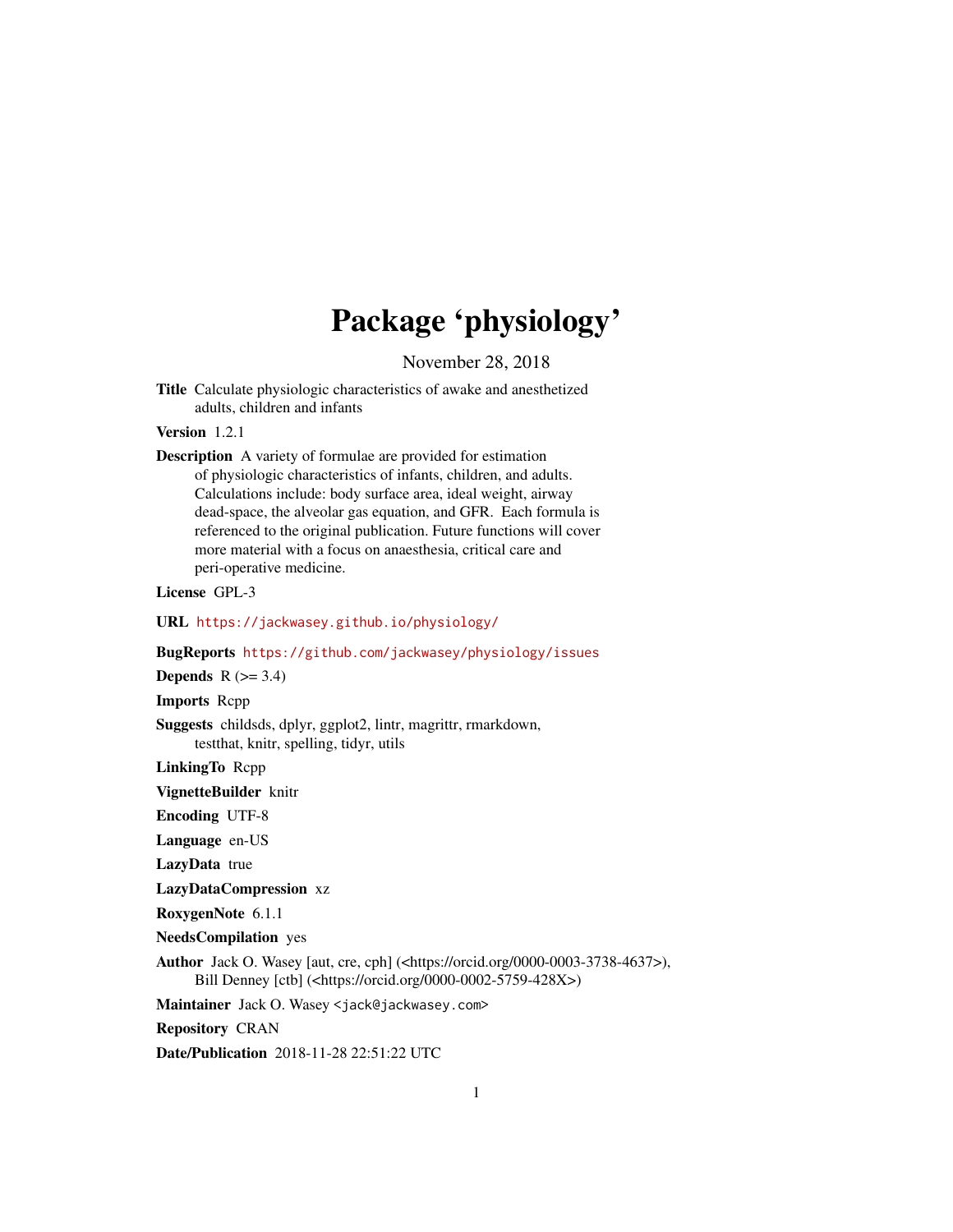## <span id="page-1-0"></span>R topics documented:

|       | $alveolar$ $PAO2$ $mm$ Hg $\ldots$ $\ldots$ $\ldots$ $\ldots$ $\ldots$ $\ldots$ $\ldots$ $\ldots$ $\ldots$ $\ldots$ $\ldots$ $\ldots$ | $\overline{5}$ |
|-------|---------------------------------------------------------------------------------------------------------------------------------------|----------------|
|       |                                                                                                                                       |                |
|       |                                                                                                                                       |                |
|       |                                                                                                                                       |                |
|       |                                                                                                                                       |                |
|       |                                                                                                                                       |                |
|       |                                                                                                                                       |                |
|       |                                                                                                                                       |                |
|       |                                                                                                                                       |                |
|       |                                                                                                                                       |                |
|       |                                                                                                                                       |                |
|       |                                                                                                                                       |                |
|       |                                                                                                                                       |                |
|       |                                                                                                                                       |                |
|       |                                                                                                                                       |                |
|       |                                                                                                                                       |                |
|       |                                                                                                                                       |                |
|       |                                                                                                                                       |                |
|       |                                                                                                                                       |                |
|       |                                                                                                                                       |                |
| Index |                                                                                                                                       | 26             |

physiology-package *physiology*

### Description

A variety of formulae are provided for estimation of physiologic characteristics of infants, children, and adults. Calculations include: body surface area, ideal weight, airway dead-space, the alveolar gas equation, and GFR. Each formula is referenced to the original publication. Future functions will cover more material with a focus on anaesthesia, critical care and peri-operative medicine.

### Author(s)

Maintainer: Jack O. Wasey <jack@jackwasey.com> (0000-0003-3738-4637) [copyright holder] Other contributors:

• Bill Denney <wdenney@humanpredictions.com> (0000-0002-5759-428X) [contributor]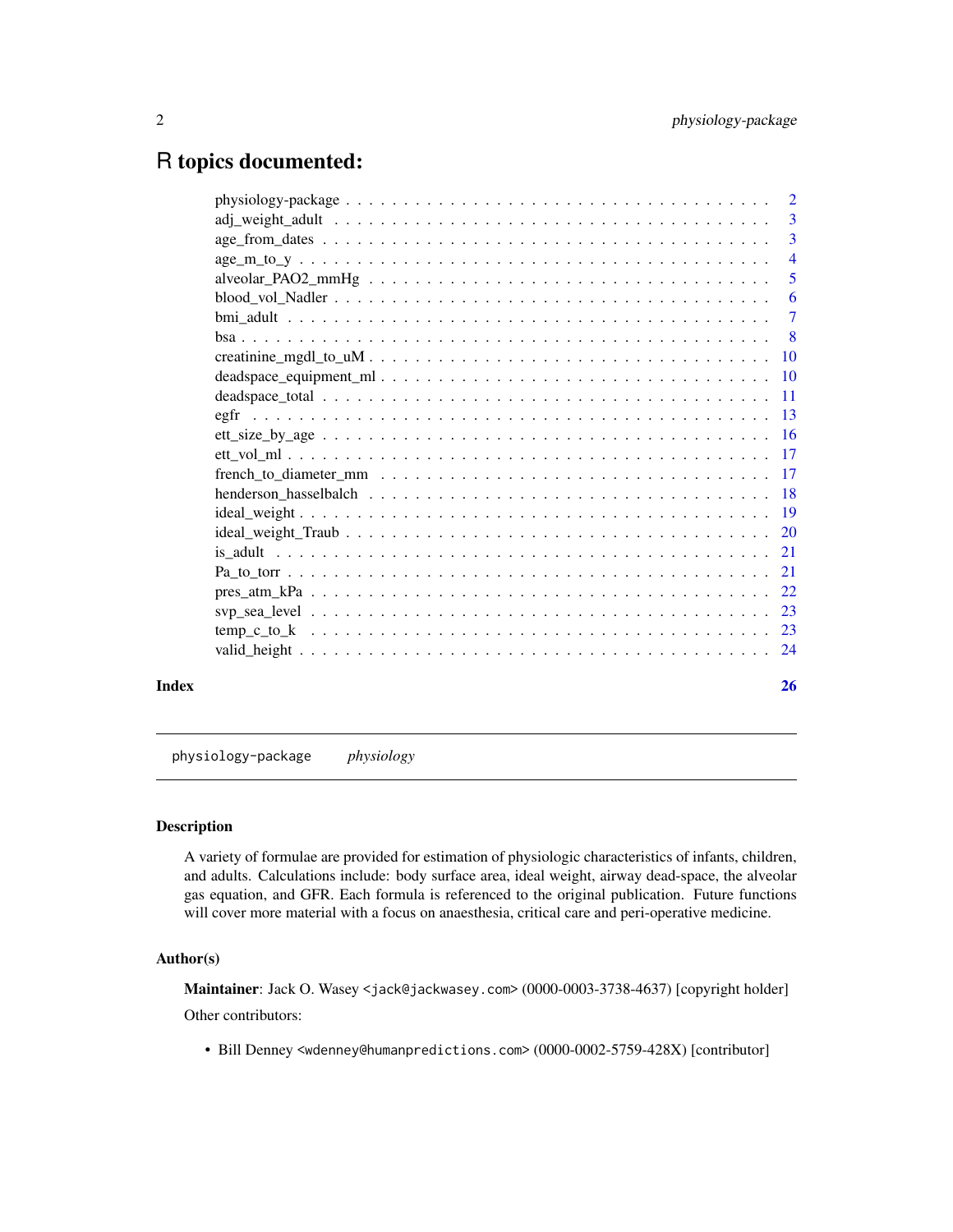### <span id="page-2-0"></span>adj\_weight\_adult 3

### See Also

Useful links:

- <https://jackwasey.github.io/physiology/>
- Report bugs at <https://github.com/jackwasey/physiology/issues>

adj\_weight\_adult *adjusted body weight*

#### Description

returns ideal weight + 40 actual weights. Ideal weight is calculated using default algorithm. TODO: is downward adjustment valid?

#### Usage

adj\_weight\_adult(height\_m, weight\_kg, male, ...)

#### Arguments

| height_m  | single numeric, height in meters                         |
|-----------|----------------------------------------------------------|
| weight_kg | weight in kg, may be a vector                            |
| male      | logical value(s) whether patient is male. TRUE or FALSE. |
| $\cdots$  | passed to validation                                     |

### Examples

adj\_weight\_adult(1.6, 120, male = FALSE)

age\_from\_dates *age from birth and reference dates*

#### Description

Calculate age at time of reference date, based on birth date, rounded to the given unit. These are designed for physiologic estimations, not for accuracy. The dates can be given as anything which can be coerced into a Date.

### Usage

```
age_from_dates(birth_date, ref_date = Sys.Date(), unit = c("year",
  "month", "day"))
```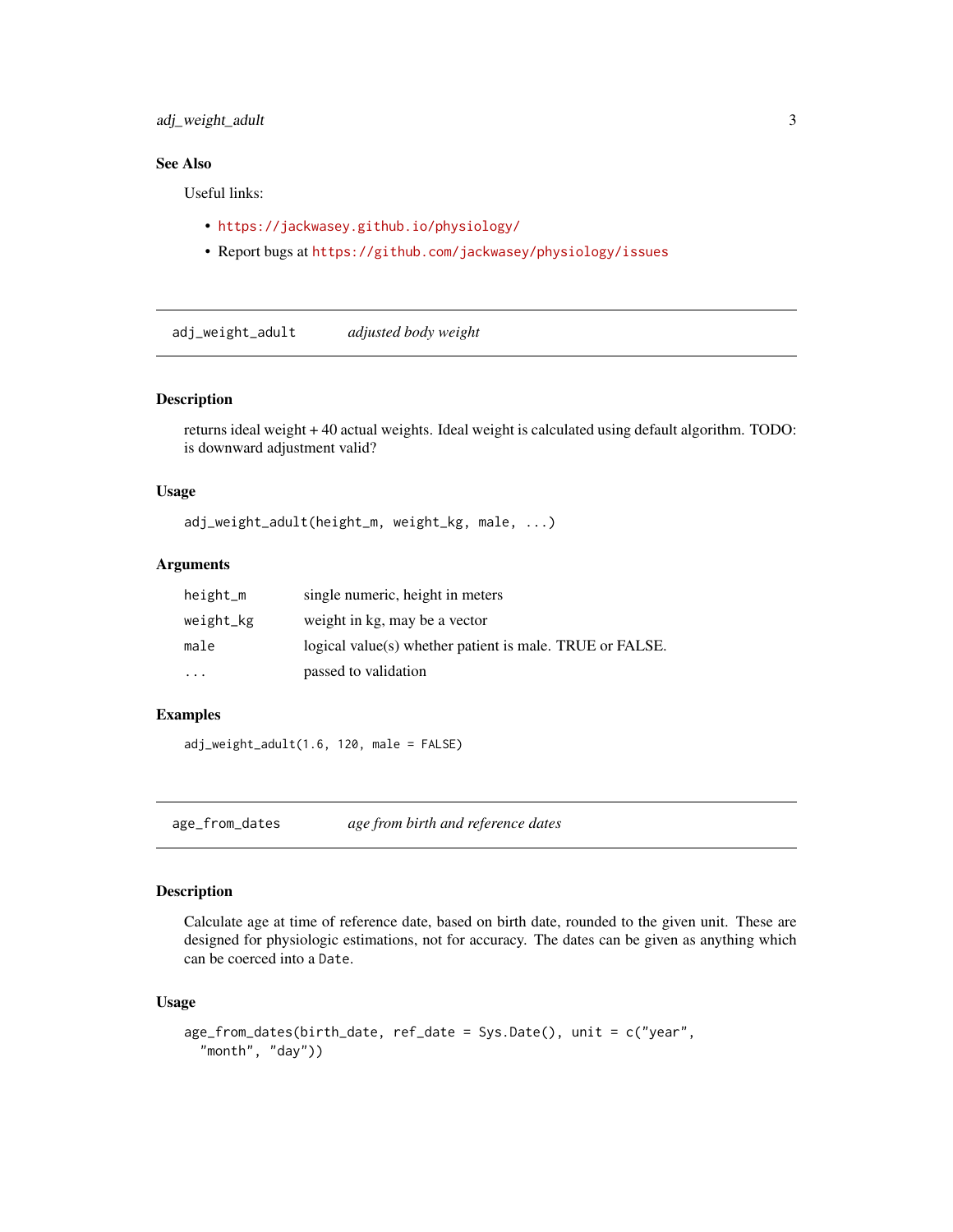#### <span id="page-3-0"></span>**Arguments**

| birth date | Date of birth, either as a Date or something which will be converted to a Date                                                 |
|------------|--------------------------------------------------------------------------------------------------------------------------------|
| ref date   | Date at which to calculate age, defaults to current date, either as a Date or some-<br>thing which will be converted to a Date |
| unit       | character of length, one of "year" or "day".                                                                                   |

### Value

integer vector

#### References

https://stackoverflow.com/questions/31126726

### Examples

```
age_from_dates("2014-11-08", "2014-12-31", unit = "day")
age_from_dates("2014-11-08", "2014-12-31", unit = "day")
age_from_dates("1981-07-09", "2014-06-29", unit = "year")
# age must be zero or positive, may be in future, or error is thrown
## Not run:
age_from_dates("2120-10-10", "2119-01-01")
## End(Not run)
# leap days work: we are just using internal R date manipulation
age_from_dates("2000-02-28", "2000-03-01", unit = "day")
age_from_dates("2004-02-28", "2004-03-01", unit = "day")
age_from_dates("1900-02-28", "1900-03-01", unit = "day")
age_from_dates("1901-02-28", "1901-03-01", unit = "day")
```
age\_m\_to\_y *Calculate age in years from other units*

#### Description

Calculate age in years from other units

#### Usage

age\_m\_to\_y(age\_m) age\_d\_to\_y(age\_d) age\_d\_to\_m(age\_d)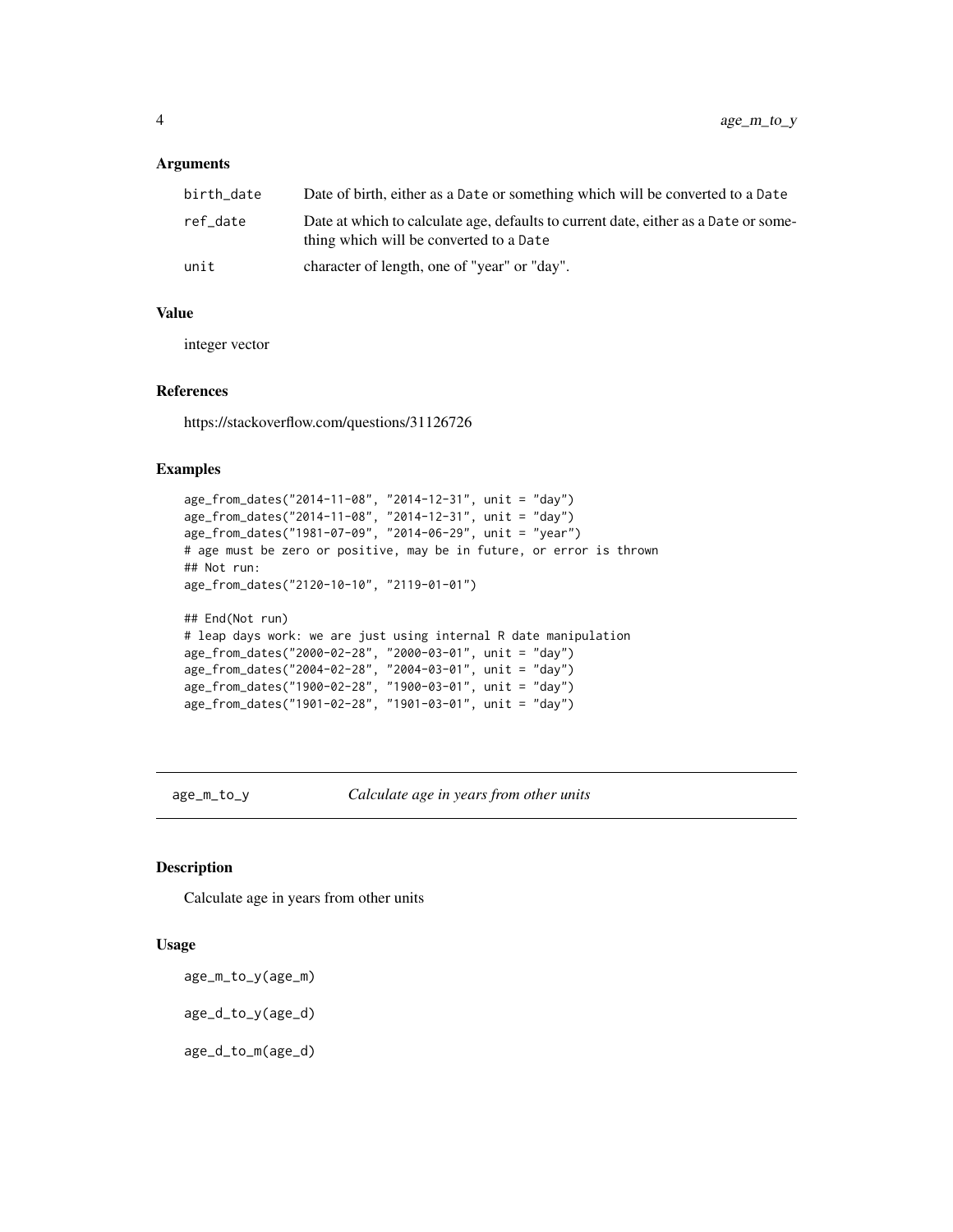### <span id="page-4-0"></span>Arguments

| age_m | Months |
|-------|--------|
| age_d | Days   |

### Examples

age\_m\_to\_y(12) age\_m\_to\_y(1)

<span id="page-4-1"></span>alveolar\_PAO2\_mmHg *alveolar gas equation*

### Description

Estimate PAO2 in alveolus based on atmospheric pressure, fraction of oxygen in inspired air, partial pressure of carbon dioxide in the alveolus, and the respiratory quotient

#### Usage

```
alveolar_PAO2_mmHg(fi_02 = 0.209, rq = 0.8, PACO2_mmHg = 40,Patm_mmHg = 760, PAH2O_mmHg = 47)
```
### Arguments

| $fi_02$    | fraction of oxygen in inspired gas, from 0 to 1, default reflects (dry) room air                                                                                                   |
|------------|------------------------------------------------------------------------------------------------------------------------------------------------------------------------------------|
| rq         | respiratory quotient, i.e., the ratio of CO2 produced to oxygen consumed, usu-<br>ally between around 0.7 and 1.0, but can legitimately be greater than 1.0. Default<br>it $0.8$ . |
| PACO2_mmHg | partial pressure of CO2 in alveolus, which can be roughly approximated as the<br>end-tidal pCO <sub>2</sub>                                                                        |
| Patm_mmHg  | atmospheric pressure in kPa                                                                                                                                                        |
| PAH20_mmHg | partial pressure of water vapor at sea level, defaults to 6.25 kPa (47 mmHg)<br>which is appropriate for body temperature                                                          |

### See Also

Other respiratory: [deadspace\\_total](#page-10-1)

```
# vary RQ
rq <- seq(0.6, 1.4, 0.05)
plot(rq, alveolar_PAO2_mmHg(rq = rq))
# 100% fi_o2 at typical atmospheric pressure
alveolar_PAO2_mmHg(fi_o2 = 1)
```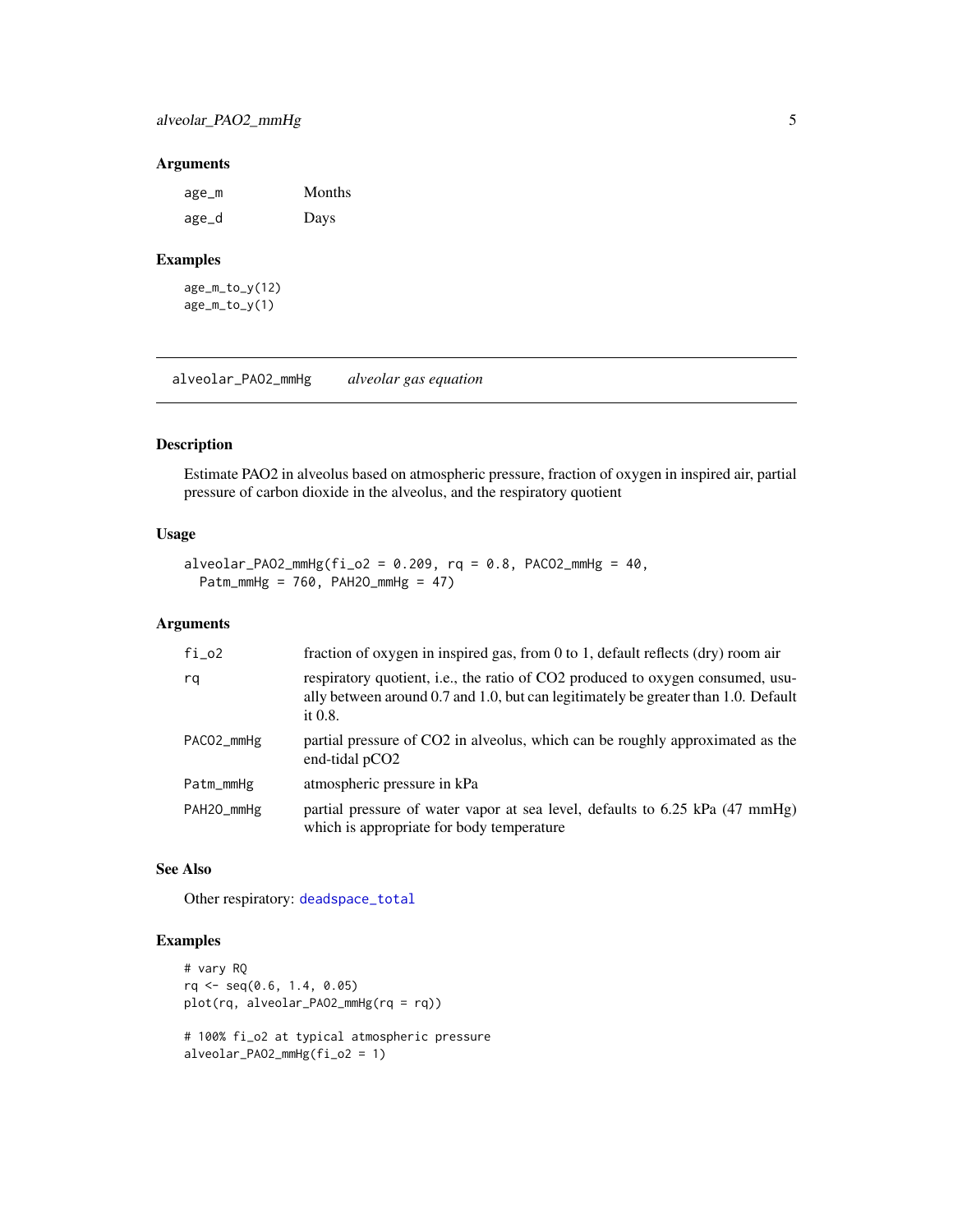```
# hyperbaric oxygen at 100%, 2 atmospheres
alveolar_PAO2_mmHg(fi_o2 = 1, Patm_mmHg = 1520)
```
blood\_vol\_Nadler *Estimate Blood Volume*

#### Description

estimate blood volume according to the classic 1960s paper by Nadler. Surgery. 1962 Feb;51(2):224- 32. Prediction of blood volume in normal human adults. Nadler SB, Hidalgo JH, Bloch T.

This effectively reverses engineers an ideal weight from BMI of 22, then use the square root of its ratio to actual body weight to adjust the 70ml per kg of an ideal weight person. Age-dependent regression equations for indexed blood volume InBV at ideal body weight. (No adjustment made in obesity by Lemmens.) InBV =  $90-0.4$  X age (males) InBV =  $85-0.4$  X age (females).

applies to slim adults, but note that the age-related decline is not seen if high degree of physical activity is maintained. TODO: check BMI not elevated

#### Usage

```
blood_vol_Nadler(height_m, weight_kg, male, ...)
blood_vol_Lemmens_sedentary(height_m, weight_kg, ...)
blood_vol_Lemmens_indexed(height_m, weight_kg, ...)
blood_vol_Lemmens_non_obese(weight_kg, age_y, male, ...)
```
#### Arguments

| height_m  | single numeric, height in meters                                                                                                                                                                  |
|-----------|---------------------------------------------------------------------------------------------------------------------------------------------------------------------------------------------------|
| weight_kg | numeric vector of weight(s) in $kg$                                                                                                                                                               |
| male      | logical                                                                                                                                                                                           |
| $\ddots$  | arguments passed to downstream functions, e.g. warn $=$ TRUE                                                                                                                                      |
| age_y     | numeric vector, age(s) in years. Extremely exact age is not required, so for age<br>in days or months, simplest just to divide. This is not used in the calculation<br>itself, so may be missing. |

#### Value

numeric vector

### References

'Davy KP, Seals DR. Total blood volume in healthy young and older men. J Appl Physiol 1994; 76: 2059-62'

'Parker-Jones P, Davy KP, DeSouza CA et al. Absence of age-related decline in total blood volume in physically active females. Am J Physiol 1997; 272: H2534-40'

<span id="page-5-0"></span>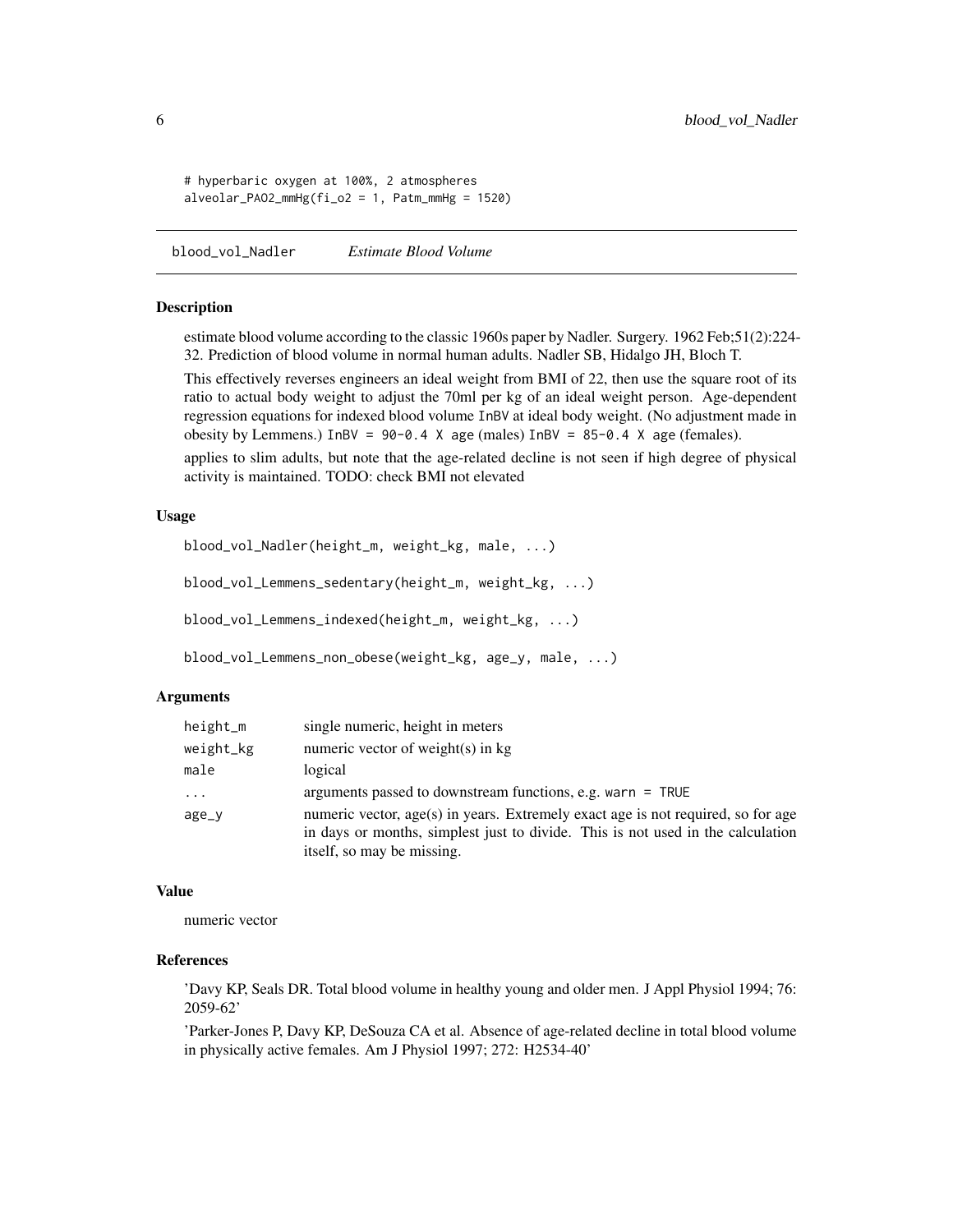#### <span id="page-6-0"></span>bmi\_adult 7

### Examples

```
blood_vol_Nadler(1.8, 80, male = TRUE)
blood_vol_Nadler(1.8, 160, male = TRUE)
blood_vol_Nadler(1.8, 80, male = FALSE)
blood_vol_Lemmens_sedentary(1.8, 80)
blood_vol_Lemmens_sedentary(1.8, 160)
blood_vol_Lemmens_indexed(1.8, 80)
blood_vol_Lemmens_indexed(1.8, 160)
  blood_vol_Lemmens_non_obese(80, age_y = 25, male = TRUE)
  blood_vol_Lemmens_non_obese(80, age_y = 75, male = TRUE)
```
bmi\_adult *Body Mass Index (BMI) for adults*

### Description

Calculate body mass index using weight in kg / (height in meters  $\wedge$  2)

### Usage

```
bmi_adult(height_m, weight_kg, ...)
```

```
bmi_adult_ins_lbs(heightin, weightlb, ...)
```
### Arguments

| height_m  | single numeric, height in meters    |
|-----------|-------------------------------------|
| weight_kg | numeric vector of weight(s) in $kg$ |
| $\cdot$   | passed to validation                |
| heightin  | height in inches                    |
| weightlb  | weight in pounds                    |

```
bmi_adult(1.6, 120)
bmi_adult(2, 75)
bmi_adult_ins_lbs(72, 200)
```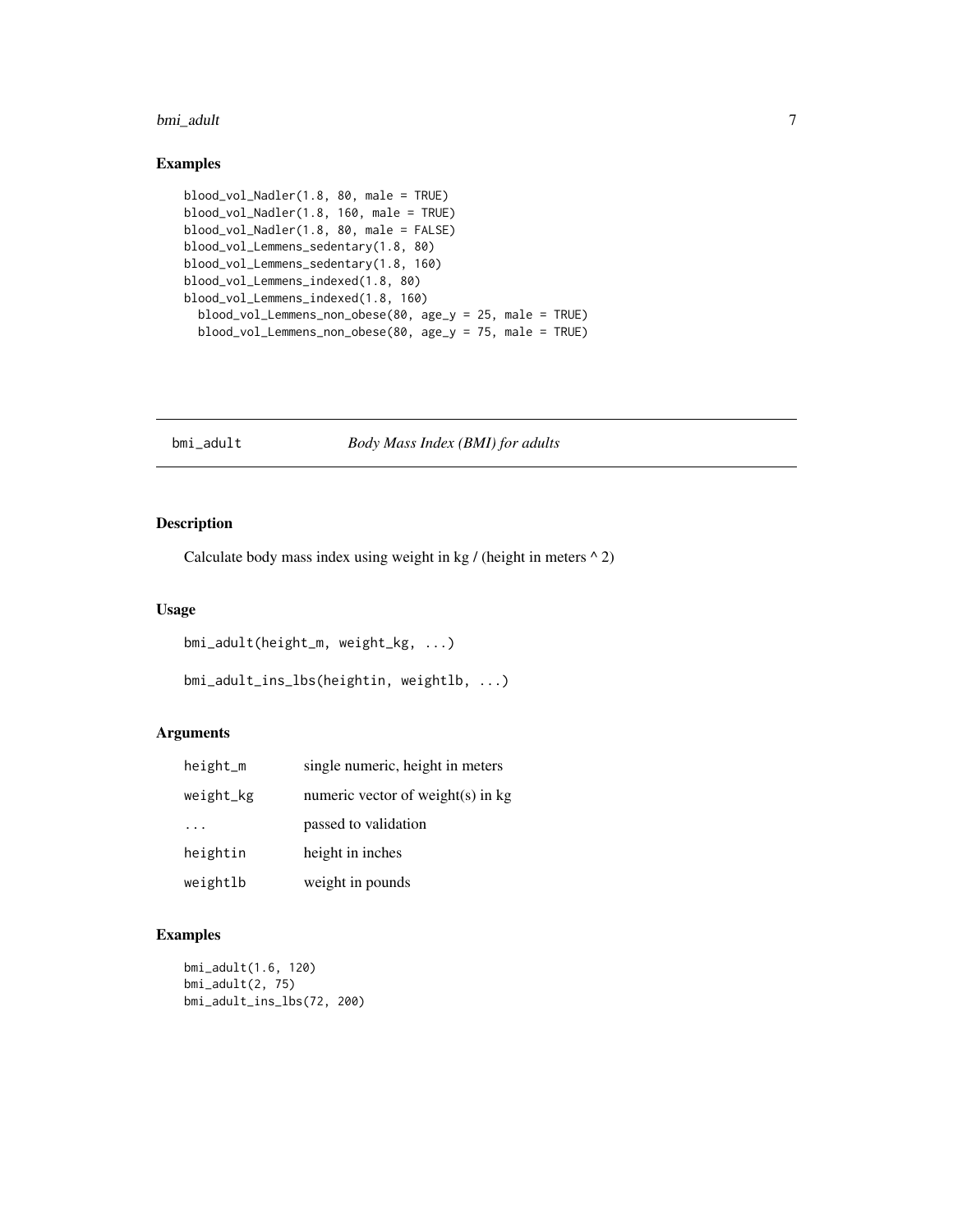<span id="page-7-0"></span>Estimate body surface area (BSA)

### Usage

```
bsa_adult(height_m, weight_kg, ...)
```
bsa\_dubois\_dubois(height\_m, weight\_kg, ...)

bsa\_mosteller(height\_m, weight\_kg, ...)

bsa\_haycock(height\_m, weight\_kg, ...)

bsa\_gehan\_george(height\_m, weight\_kg, ...)

bsa\_boyd(height\_m, weight\_kg, ...)

bsa\_fujimoto(height\_m, weight\_kg, ...)

bsa\_takahira(height\_m, weight\_kg, ...)

bsa\_shuter\_aslani(height\_m, weight\_kg, ...)

bsa\_schlich(height\_m, weight\_kg, male, ...)

### Arguments

| height_m  | $height(s)$ in meters                                    |
|-----------|----------------------------------------------------------|
| weight_kg | numeric vector of weight(s) in $kg$                      |
| $\cdots$  | passed to validation                                     |
| male      | logical value(s) whether patient is male. TRUE or FALSE. |

### Details

1.73 m^2 is commonly used as an average adult BSA.

### Value

numeric vector of body surface areas in m^2.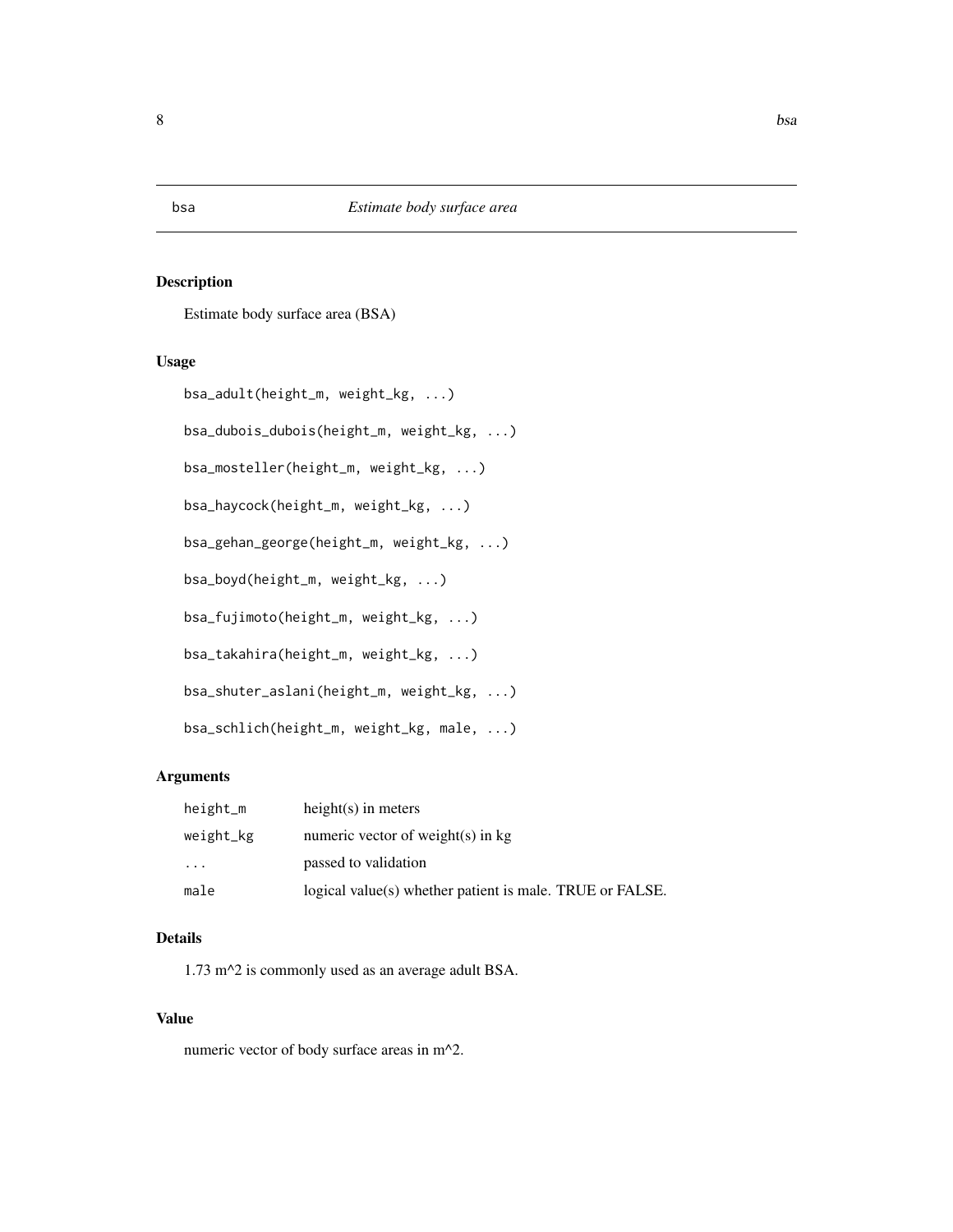- bsa\_adult: Uses 'bsa\_mosteller()'
- bsa\_dubois\_dubois: Du Bois and Du Bois formula (usually the preferred formula for adults and children)
- bsa\_mosteller: Mosteller formula
- bsa\_haycock: Haycock formula
- bsa\_gehan\_george: Gehan and George formula
- bsa\_boyd: Boyd formula
- bsa\_fujimoto: Fujimoto formula (often used for Japanese individuals)
- bsa\_takahira: Takahira formula (a variant of Du Bois that could be used for Japanese individuals; Fujimoto may be preferred)
- bsa\_shuter\_aslani: Shuter and Aslani formula
- bsa\_schlich: Schlich formula

### References

Du Bois D, Du Bois EF (Jun 1916). "A formula to estimate the approximate surface area if height and weight be known". Archives of Internal Medicine. 17 (6): 863–71.

Mosteller, RD (1987). "Simplified calculation of body-surface area". N Engl J Med. 317 (17): 1098. <https://www.ncbi.nlm.nih.gov/pubmed/3657876>

Haycock, GB, Schwartz, GJ, Wisotsky, DH (1978). Geometric method for measuring body surface area: A height-weight formula validated in infants, children and adults. J Pediatr. 93: 62–66.

Gehan EA, George SL, Cancer Chemother Rep 1970, 54:225-235

Boyd, Edith (1935). The Growth of the Surface Area of the Human Body. University of Minnesota. The Institute of Child Welfare, Monograph Series, No. x. London: Oxford University Press.

Fujimoto S, Watanabe T, Sakamoto A, Yukawa K, Morimoto K. Studies on the physical surface area of Japanese. 18. Calculation formulae in three stages over all ages. Nippon Eiseigaku Zasshi 1968;5:443–50.

Fujimoto S, Watanabe T, Sakamoto A, Yukawa K, Morimoto K. Studies on the physical surface area of Japanese. 18. Calculation formulae in three stages over all ages. Nippon Eiseigaku Zasshi 1968;5:443–50.

Shuter, B; Aslani, A (2000). "Body surface area: Du Bois and Du Bois revisited". European Journal of Applied Physiology. 82 (3): 250–254.

Schlich, E; Schumm, M; Schlich, M (2010). "3-D-Body-Scan als anthropometrisches Verfahren zur Bestimmung der spezifischen Körperoberfläche". Ernährungs Umschau. 57: 178–183.

```
bsa_dubois_dubois(2, 80)
bsa_dubois_dubois(1.5, 80)
stopifnot(
 identical(
    bsa_mosteller(1.5, 80),
    bsa_adult(1.5, 80)))
```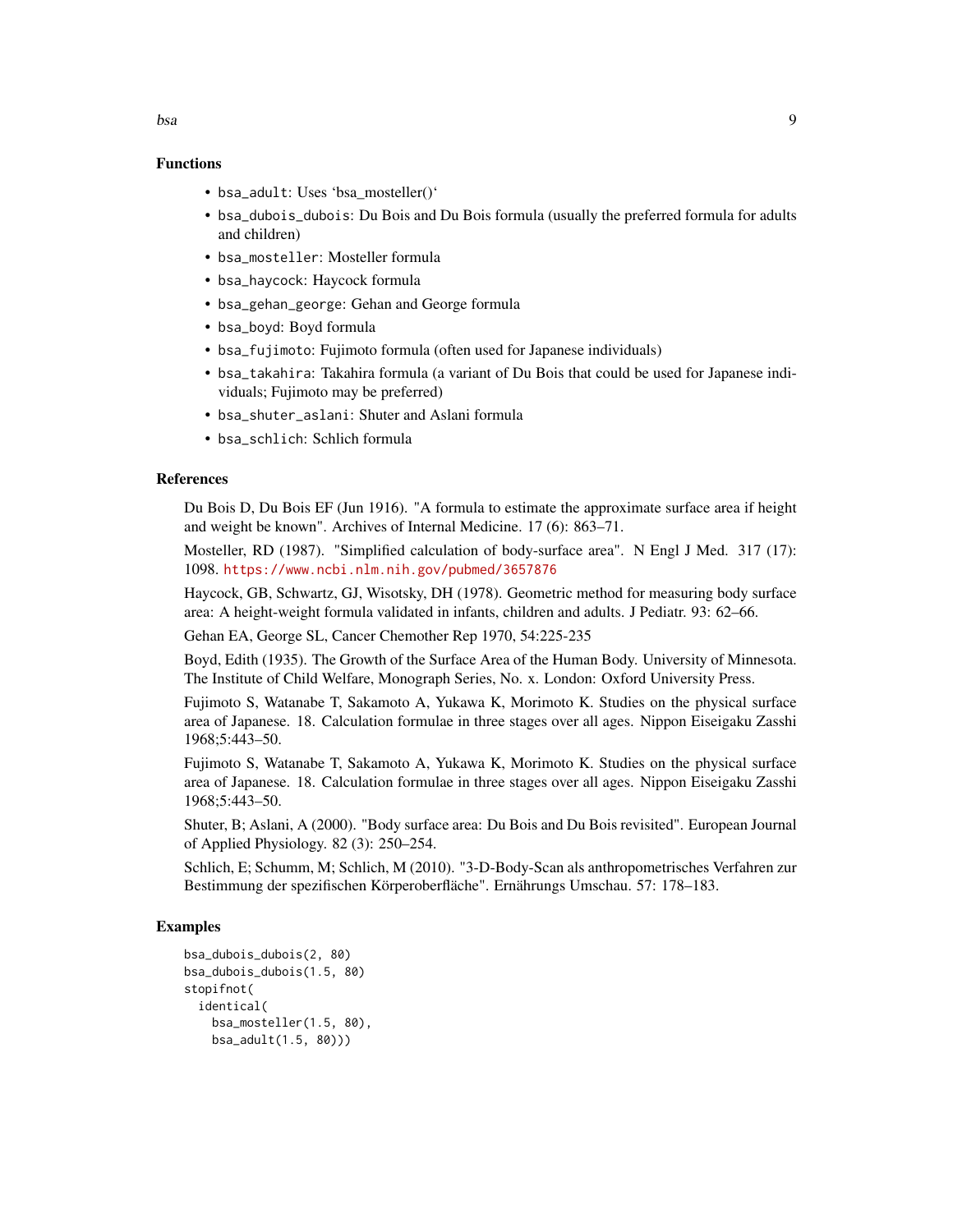<span id="page-9-1"></span><span id="page-9-0"></span>creatinine\_mgdl\_to\_uM *Convert serum creatinine from mg/dL to umol/L*

### Description

Convert serum creatinine from mg/dL to umol/L

### Usage

```
creatinine_mgdl_to_uM(scr_mgdl, ...)
```
#### Arguments

| scr_mgdl | Serum creatinine in mg/dL units |
|----------|---------------------------------|
| $\cdot$  | passed to validation            |

### Details

Validation is performed after unit conversion. The result is more precise than the typical conversion used of 1 mg/dL =  $88.4$  umol/L.

### Value

Serum creatinine in umol/L units

### References

Molecular weight is 113.12 g/mol from <https://pubchem.ncbi.nlm.nih.gov/compound/creatinine>

### See Also

#### [egfr](#page-12-1)

Other renal: [egfr](#page-12-1)

deadspace\_equipment\_ml

*Calculate equipment deadspace in ventilator breathing circuit*

### Description

There are minor brand variations between these airway devices. For the purposes of rough physiologic calculations, this function gives values based on real, widely-used equipment.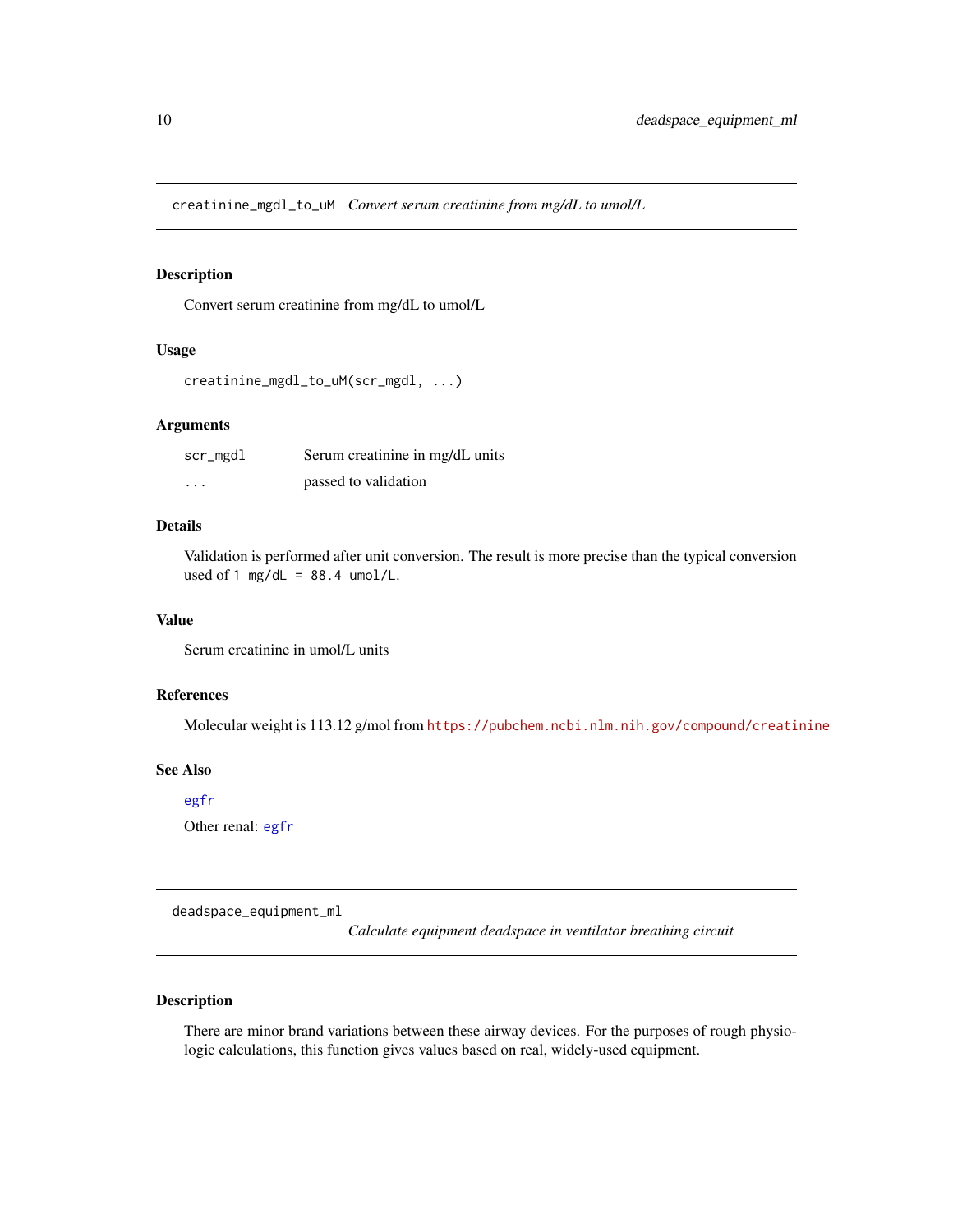### <span id="page-10-0"></span>Usage

```
deadspace_equipment_ml(humidifier = c("adult", "infant", "none"),
  elbow = TRUE, flexible = c("none", "compressed", "extended"),
 min = 0
```
### Arguments

| humidifier | Single value, if TRUE, the default, then we assume the adult humidifier. If<br>humidifier is set to the character string "adult", the results is the same as<br>for TRUE. Alternatively, "infant" refers to the lower volume, higher resistance<br>device.                             |
|------------|----------------------------------------------------------------------------------------------------------------------------------------------------------------------------------------------------------------------------------------------------------------------------------------|
| elbow      | Single logical value, default is TRUE                                                                                                                                                                                                                                                  |
| flexible   | Single logical value or character string. If FALSE, the default, no additional<br>flexible tubing is added. If TRUE, the volume of typical extended flexible tubing<br>is added. If "compressed" or "extended" are given, the volume of flexible<br>tubing in the given state is used. |
| min        | numeric, giving the minimum number of obligatory milliliters of deadspace.<br>The default is zero to allow calculation of additional airway elements.                                                                                                                                  |

### See Also

[deadspace\\_things\\_ml](#page-0-0)

#### Examples

```
deadspace_equipment_ml()
deadspace_equipment_ml(humidifier = FALSE)
deadspace_equipment_ml(humidifier = "infant", elbow = TRUE)
deadspace_equipment_ml(flexible = "extended", elbow = FALSE)
deadspace_equipment_ml(flexible = "extended", elbow = TRUE)
```
<span id="page-10-1"></span>deadspace\_total *Estimate ventilation dead-space*

### Description

Estimate ventilation dead-space

#### Usage

```
deadspace_total(ideal_weight_kg, age_y = NULL, elbow_ml = 10,
 humidifier_ml = 7, ett_diameter_mm = NULL)
deadspace_anatomic(ideal_weight_kg, age_y = NULL)
```

```
deadspace_anatomic_adult(ideal_weight_kg = NULL)
```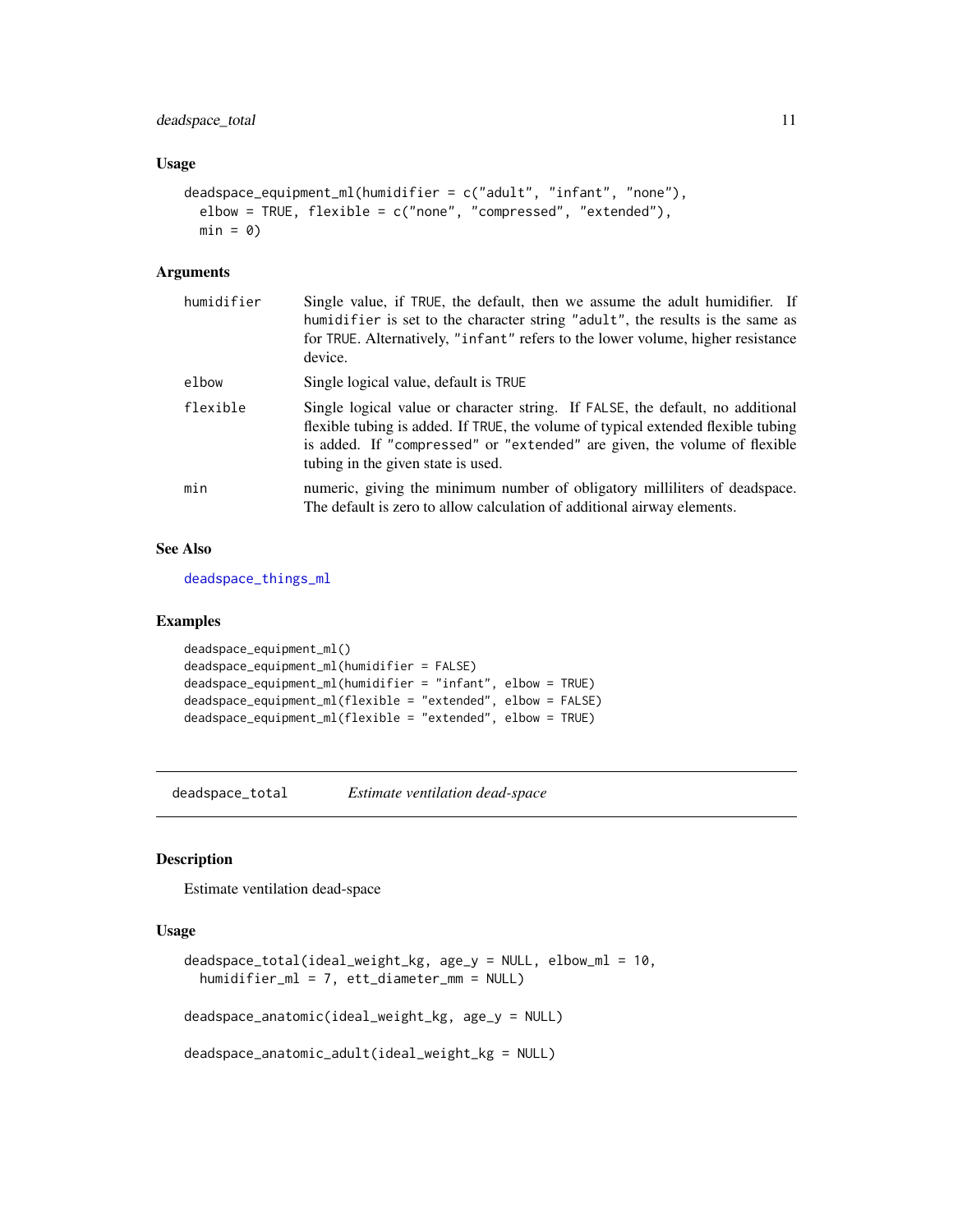```
deadspace_anatomic_child(ideal_weight_kg, age_y = NULL)
```

```
deadspace_intrathoracic_ml(ideal_weight_kg)
```
#### Arguments

ideal\_weight\_kg

|                 | Ideal weight in kilograms. May be calculated using ideal_weight_adult or<br>ideal_weight_child                       |  |
|-----------------|----------------------------------------------------------------------------------------------------------------------|--|
| age_y           | Age in years, optional for estimating ETT and HME sizes automatically                                                |  |
| elbow_ml        | Numeric volume of elbow of breathing circuit in ml                                                                   |  |
|                 | humidifier_ml Numeric volume of humidifier of breathing circuit in ml                                                |  |
| ett_diameter_mm |                                                                                                                      |  |
|                 | Numeric internal diameter of endotracheal tube. Default is NULL which would<br>estimate this from the age of patient |  |

### Details

'Mean intrathoracic anatomic dead space was 1.03 ml/kg and was not related to age.' Numa, 1985

#### Value

estimate of anatomic dead-space in ml

### Functions

- deadspace\_anatomic: Estimate anatomic dead-space
- deadspace\_anatomic\_adult: Estimate anatomic dead-space in an adult
- deadspace\_anatomic\_child: Estimate anatomic dead-space in an infant or child
- deadspace\_intrathoracic\_ml: intrathoracic component of dead-space is age independent

### References

<http://www.atsjournals.org/doi/abs/10.1164/arrd.1971.104.2.215> [http://rc.rcjourn](http://rc.rcjournal.com/content/53/7/885.short)al. [com/content/53/7/885.short](http://rc.rcjournal.com/content/53/7/885.short) <https://www.ncbi.nlm.nih.gov/pubmed/8727530>

### See Also

Other respiratory: [alveolar\\_PAO2\\_mmHg](#page-4-1)

Other airway equipment: [deadspace\\_things\\_ml](#page-0-0), [ett\\_size\\_by\\_age](#page-15-1), [ett\\_vol\\_ml](#page-16-1)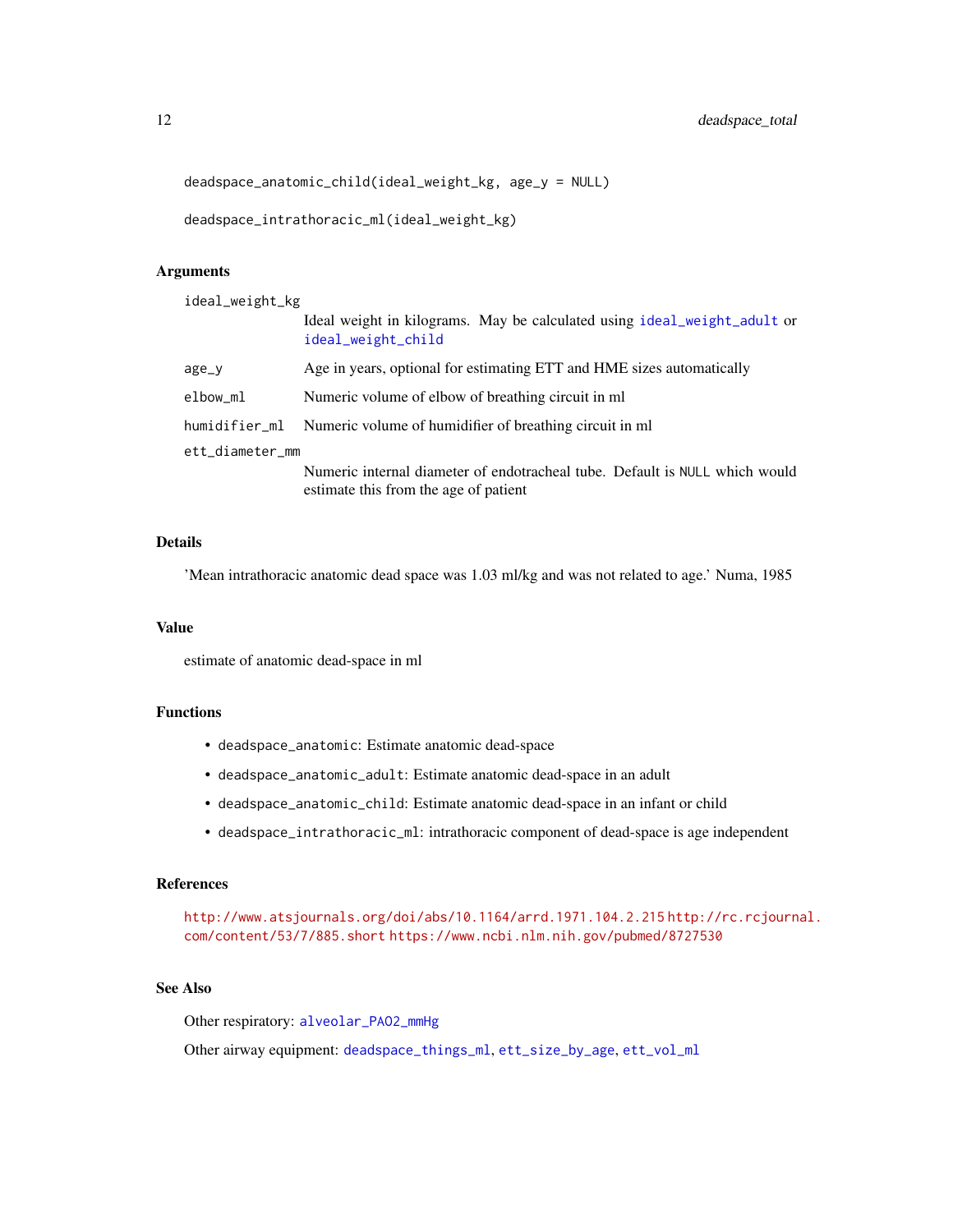<span id="page-12-0"></span> $\epsilon$ gfr  $\qquad$  13

### Examples

```
height <- seq(1, 2, 0.05)
 male <- rep(FALSE, length(height))
 iw <- ideal_weight_adult(height_m = height, male = male)
 ## Not run:
 plot(iw, deadspace_anatomic_adult(ideal_weight_kg = height))
## End(Not run)
 # discontinuity at age 6 is driven by ideal weight more than the
 # lograithmic calculation
 iw <- c(seq(12, 18, 0.2), seq(18.5, 24, 0.5))
 youngest = 3
 oldest = 9
 ages <- seq(youngest, oldest, (oldest - youngest) / (length(iw) - 1))
 ## Not run:
 plot(iw, deadspace_anatomic_child(ideal_weight_kg = iw, age_y = ages),
      type = "1")
```
## End(Not run)

<span id="page-12-1"></span>egfr *Automatically select the best equation to use for estimated glomerular filtration rate (eGFR) calculation.*

### <span id="page-12-2"></span>Description

Automatically select the best equation to use for estimated glomerular filtration rate (eGFR) calculation.

#### Usage

```
egfr(scr_uM, age_y, height_m, male, black, ...)
egfr_cockcroft_gault(scr_uM, age_y, weight_kg, male, idms_assay = TRUE,
  ...)
egfr_mdrd(scr_uM, age_y, male, black, idms_assay = TRUE, ...,
 warn_ckdepi_preferred = TRUE)
egfr_ckdepi(scr_uM, age_y, male, black, idms_assay = TRUE, ...,
 warn_mdrd_preferred = TRUE)
egfr_bedside_schwartz(scr_uM, height_m, idms_assay = TRUE, ...)
```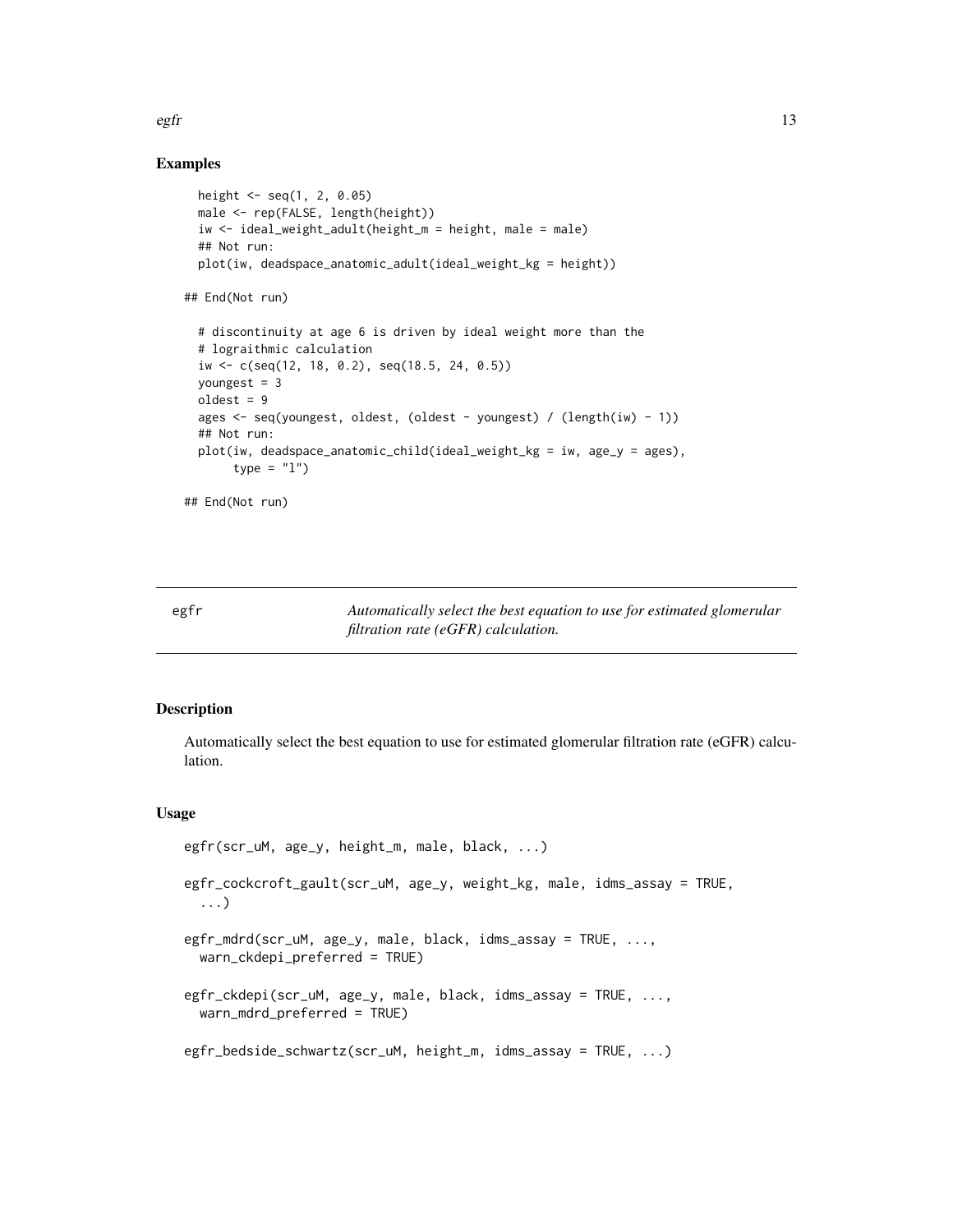### <span id="page-13-0"></span>Arguments

| Serum creatinine (in micromoles/L, or 'uM').                                                                |  |  |
|-------------------------------------------------------------------------------------------------------------|--|--|
| Age in years                                                                                                |  |  |
| Height in meters                                                                                            |  |  |
| Logical, TRUE (male) or FALSE (female)                                                                      |  |  |
| Logical, TRUE (race is Black (African-American in USA) or FALSE                                             |  |  |
| passed to subsequent GFR methods (for egfr) or validation (for other functions)                             |  |  |
| numeric vector of weight(s) in $kg$                                                                         |  |  |
| Was an isotope dilution mass spectrometry (IDMS) calibrated assay used for<br>serum creatinine measurement? |  |  |
| warn_ckdepi_preferred                                                                                       |  |  |
| When calculating $eGFR > 60$ , should a warning be generated suggesting CKD-<br>EPI is preferred?           |  |  |
| warn_mdrd_preferred                                                                                         |  |  |
| When calculating $eGFR < 60$ , should a warning be generated suggesting MDRD<br>is preferred?               |  |  |
|                                                                                                             |  |  |

### Details

GFR estimation is not recommended or validated for individuals with unstable creatinine concentration (including pregnancy, serious comorbid conditions, hospitalized patients, patients with acute renal failure) or extremes in muscle mass and diet (including amputees, paraplegics, bodybuilders, or obese patients; or vegetarians or when taking creatine dietary supplements). For more details, please refer to the NIDDK summary on estimating GFR: <https://www.niddk.nih.gov/health>.

The main function (egfr) automatically selects the best method for eGFR calculation based on the following metrics:

\* If age\_y < 18, use the Bedside Schwartz equation. \* If age\_y >= 18: \* Estimate eGFR by the MDRD and CKD-EPI methods  $*$  If eGFR, MDRD is estimated  $<$  60 mL/min/1.73 m<sup> $\lambda$ </sup>2 and eGFR,CKD-EPI < 60, return eGFR,MDRD. \* If eGFR,MDRD is estimated > = 60 mL/min/1.73 m<sup> $\gamma$ </sup>2 and eGFR,CKD-EPI >= 60, return eGFR,CKD-EPI. \* Otherwise, return the average of eGFR,MDRD and eGFR,CKD-EPI.

If an IDMS - calibrated assay is used (idms\_assay = TRUE), the MDRD equation will be corrected for the assay by approximately 6 equation is only validated for use with IDMS - calibrated assays, and the Cockcroft - Gault is not calibrated for use with an IDMS - calibrated assay. Most labs follow the National Kidney Disease Education Program (NKDEP) recommendation to use an IDMS - calibrated assay, so by default idms\_assay = TRUE.

### Value

A vector of estimated glomerular filtration rates with units of mL/min/1.73 m^2 (except that the units are mL/min for [egfr\\_cockcroft\\_gault](#page-12-2).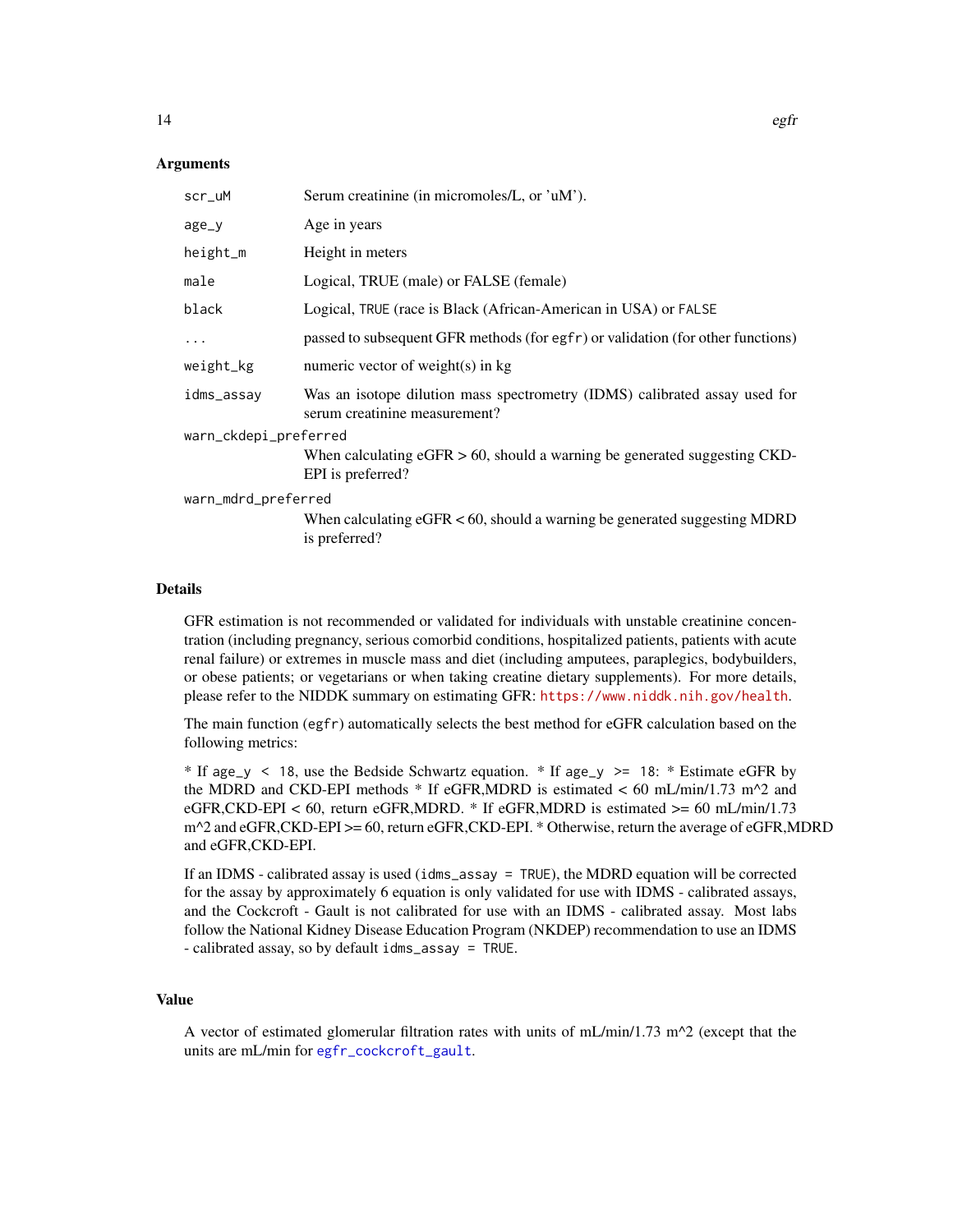- <span id="page-14-0"></span>• egfr\_cockcroft\_gault: The Cockcroft - Gault equation for eGFR (not preferred).
- egfr\_mdrd: The MDRD equation for eGFR (preferred for adults with eGFR < 60).
- egfr\_ckdepi: The CKD-EPI equation for eGFR (preferred for adults with eGFR >= 60).
- egfr\_bedside\_schwartz: The Bedside Schwartz equation for eGFR (for children, age less than 18 years).

### References

Levey AS, Stevens LA, Schmid CH, Zhang YL, Castro AF, 3rd, Feldman HI, et al. A new equation to estimate glomerular filtration rate. Ann Intern Med. 2009;150(9):604-12.

Levey AS, Coresh J, Greene T, Stevens LA, Zhang YL, Hendriksen S, Kusek JW, Van Lente F; Chronic Kidney Disease Epidemiology Collaboration. Using standardized serum creatinine values in the modification of diet in renal disease study equation for estimating glomerular filtration rate. Ann Intern Med. 2006 Aug 15;145(4):247-54.

Cockcroft DW, Gault MH. Prediction of creatinine clearance from serum creatinine. Nephron. 1976;16(1):31-41.

#### <https://www.niddk.nih.gov/health>

Levey AS, Stevens LA, Schmid CH, Zhang YL, Castro AF, 3rd, Feldman HI, et al. A new equation to estimate glomerular filtration rate. Ann Intern Med. 2009;150(9):604-12.

Levey AS, Coresh J, Greene T, Stevens LA, Zhang YL, Hendriksen S, Kusek JW, Van Lente F; Chronic Kidney Disease Epidemiology Collaboration. Using standardized serum creatinine values in the modification of diet in renal disease study equation for estimating glomerular filtration rate. Ann Intern Med. 2006 Aug 15;145(4):247-54.

#### <https://www.niddk.nih.gov/health>

Schwartz GJ, et al. New equations to estimate GFR in children with CKD. J Am Soc Nephrol. 2009;20:629-637.

Schwartz GJ and Work DF. Measurement and estimation of GFR in children and adolescents. Clin J Am Soc Nephrol. 2009;4(11):1832-43.

### See Also

[creatinine\\_mgdl\\_to\\_uM](#page-9-1)

Other renal: [creatinine\\_mgdl\\_to\\_uM](#page-9-1)

Other renal: [creatinine\\_mgdl\\_to\\_uM](#page-9-1)

Other renal: [creatinine\\_mgdl\\_to\\_uM](#page-9-1)

Other renal: [creatinine\\_mgdl\\_to\\_uM](#page-9-1)

Other renal: [creatinine\\_mgdl\\_to\\_uM](#page-9-1)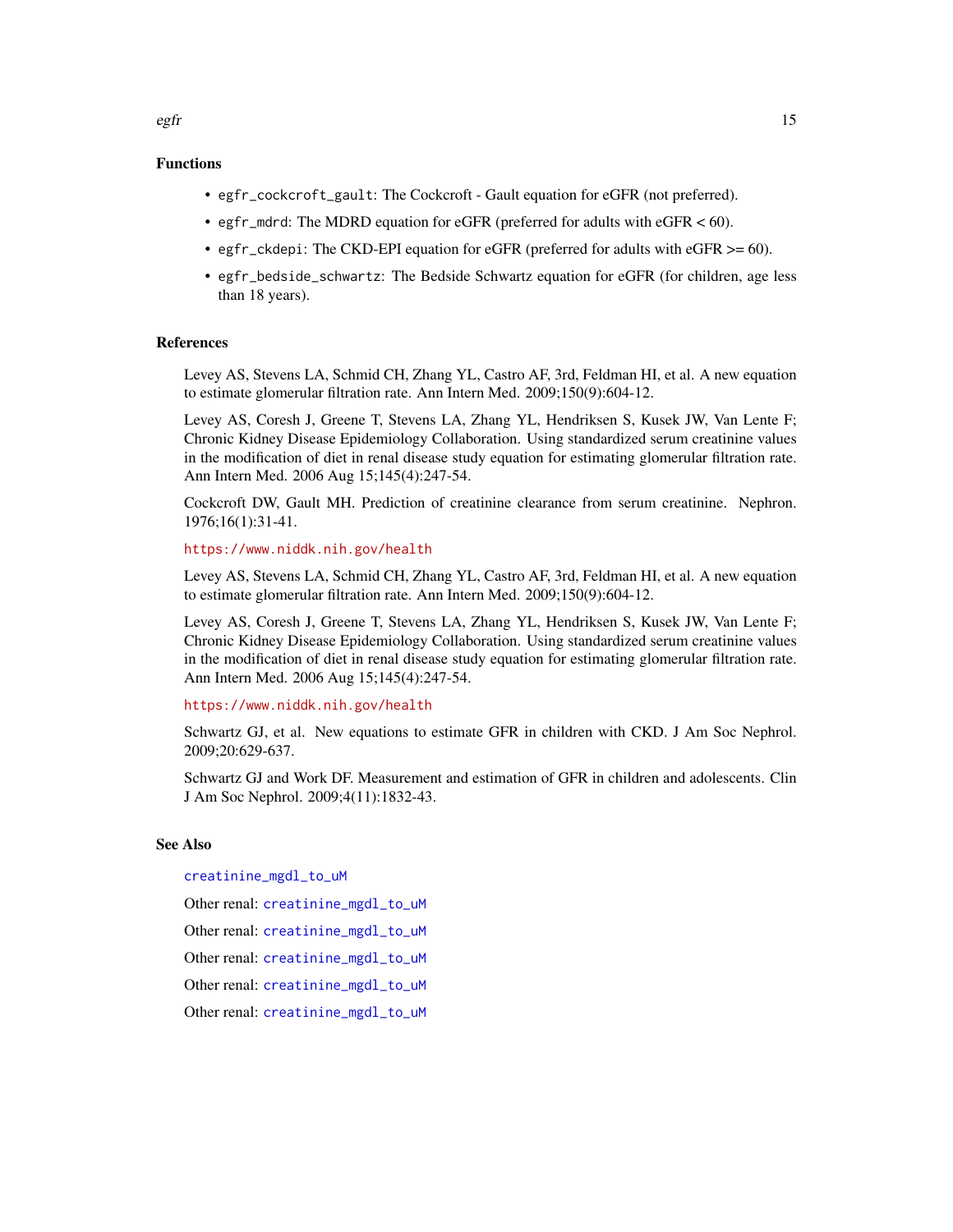<span id="page-15-1"></span><span id="page-15-0"></span>

ett\_size\_cole uses the classic Cole formula for uncuffed tubes, Motoyama formula for cuffed tubes with age over two years, and the Khine formula for cuffed tubes with age under two years. All of these, as any anesthesiologist will tell, give poor estimates at any extreme of age, or height. These formulae are for use in pediatric practice only.

### Usage

ett\_size\_by\_age(age\_y, cuffed = TRUE)

### Arguments

| age_y  | numeric vector                                                                                                                                                        |
|--------|-----------------------------------------------------------------------------------------------------------------------------------------------------------------------|
| cuffed | logical vector, single value, or a vector of the same length as the given age<br>vector, defining whether the desired tube is to be cuffed. If not specified, then it |
|        | is assumed that a cuffed tube is used.                                                                                                                                |

#### Value

ETT size, internal diameter in mm, rounded to nearest half-mm size up to 6mm, then the nearest integer.

#### References

<http://anesthesiology.pubs.asahq.org/Article.aspx?articleid=1933172>

#### See Also

Other airway equipment: [deadspace\\_things\\_ml](#page-0-0), [deadspace\\_total](#page-10-1), [ett\\_vol\\_ml](#page-16-1)

```
teenagers <- ett_size_by_age(13:18)
plot(13:18, teenagers,
  main = "This formula for ETT tube size overestimates tube
  sizes of teenagers, and takes no account of gender")
lines(13:18, teenagers)
ages <- c(1/12, 1, 2, 4, 7, 11)
neonate_to_child <- ett_size_by_age(age = ages)
names(neonate_to_child) <- ages
print(neonate_to_child)
plot(ages, neonate_to_child)
lines(ages, neonate_to_child)
plot(ages, neonate_to_child, log = "x")
lines(ages, neonate_to_child)
```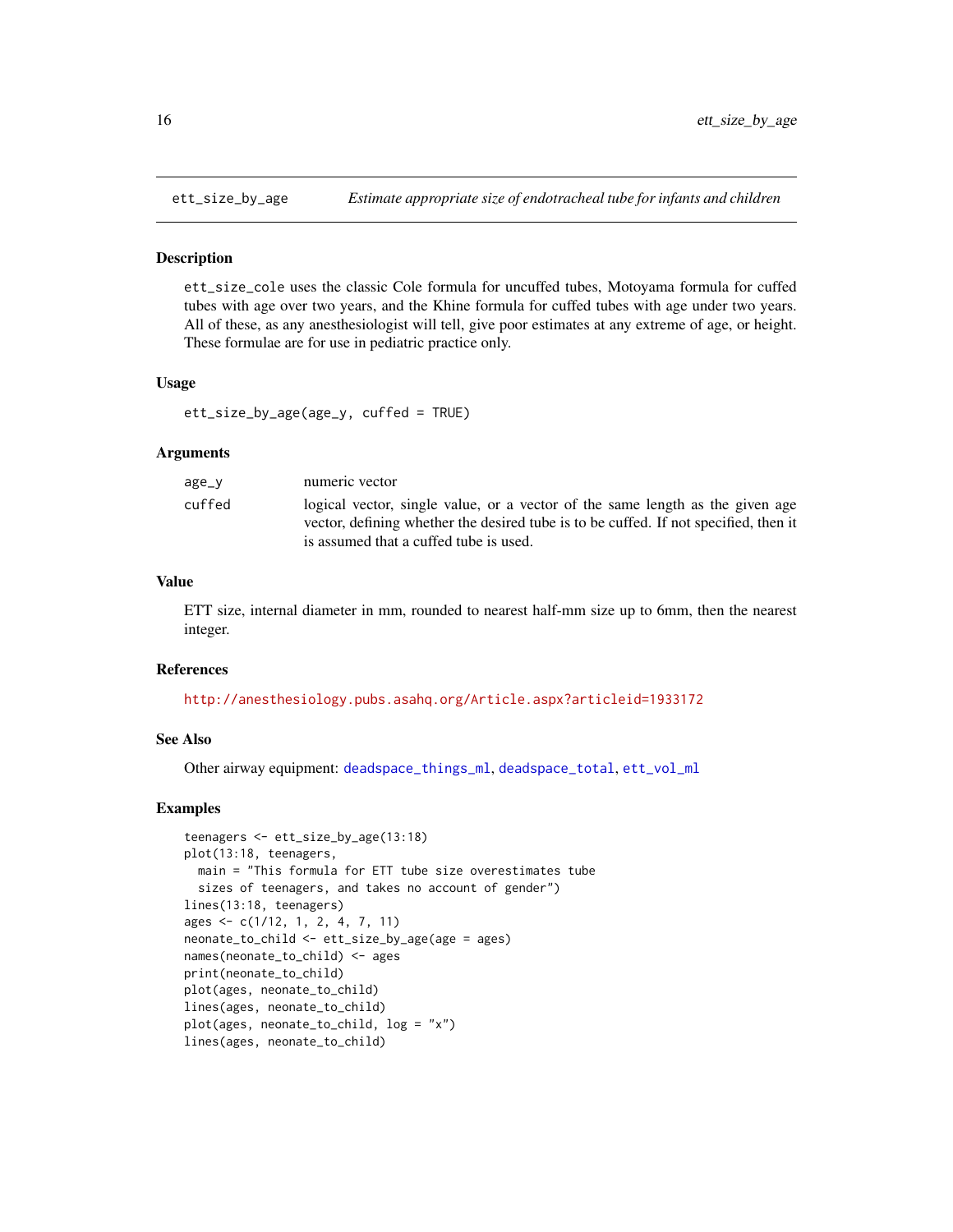<span id="page-16-1"></span><span id="page-16-0"></span>Calculations are based on standard endotracheal tubes. The volume is estimated as the cylinder of the given diameter and typical length of a tube of given size.

#### Usage

```
ett_vol_ml(diameter_mm)
```
### Arguments

diameter\_mm The internal diameter of the endotracheal tube in millimeters. Sizes between 2.0 and 8 are offered. Half sizes between 2.5 and 6 are accepted.

### Value

Volumes of each given ETT in cubic millimeters

### See Also

Other airway equipment: [deadspace\\_things\\_ml](#page-0-0), [deadspace\\_total](#page-10-1), [ett\\_size\\_by\\_age](#page-15-1)

### Examples

```
ett_vol_ml(2:8)
plot(2:8, ett_vol_ml(2:8))
lines(2:8, ett_vol_ml(2:8),
 xlab = "ETT internal diameter, mm",
 ylab = "ETT internal volume, mm^3")
(vols_cm3 <- ett_vol_ml(seq(2, 6, 0.5)) / 1000)
# Ages through to ETT internal volume
ett_vol_ml(ett_size_by_age(1:10))
```
french\_to\_diameter\_mm *French to diameter*

### Description

Convert French size of a catheter to diameter in mm. Currently accepts or returns non-integer French values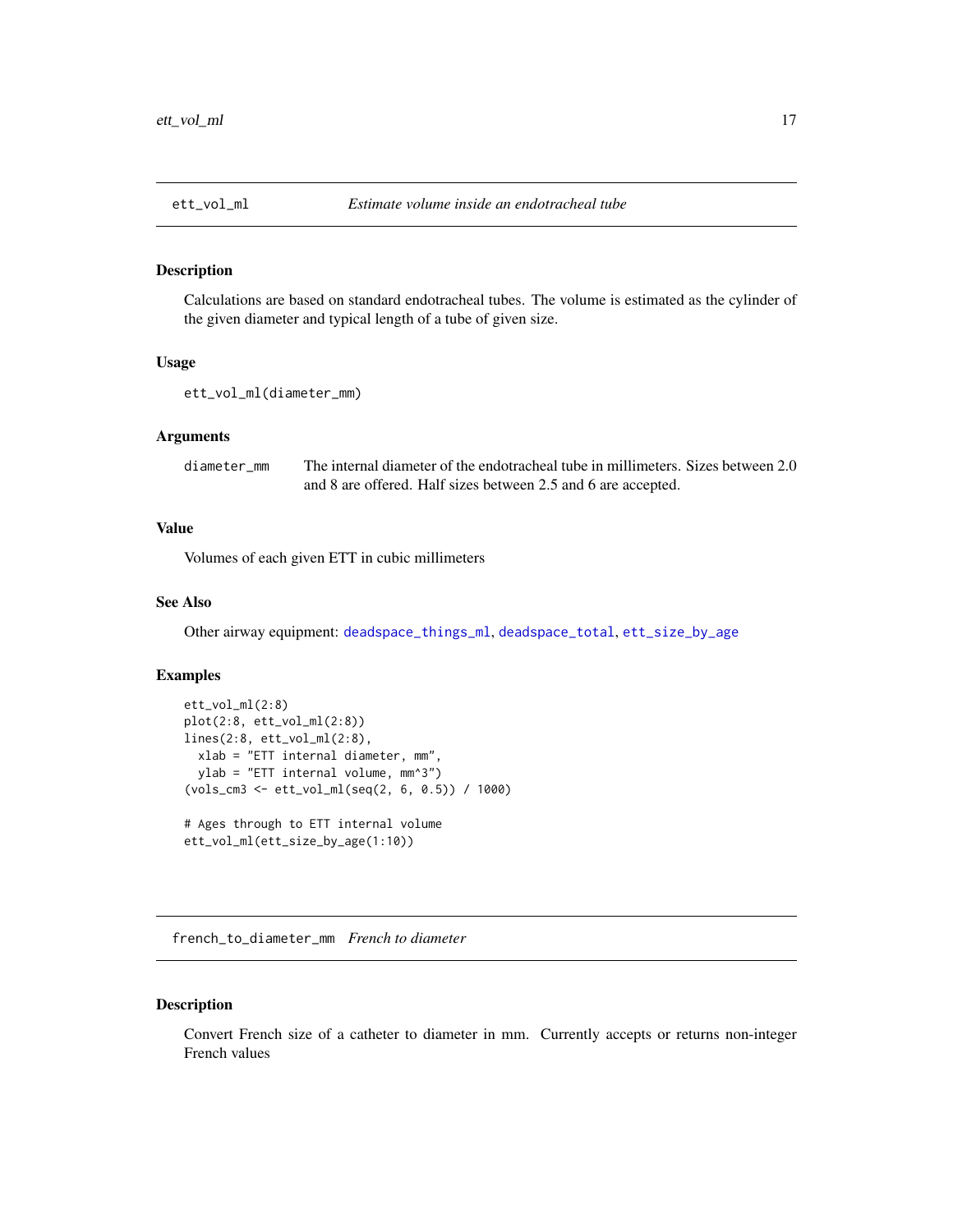### Usage

french\_to\_diameter\_mm(x)

diameter\_mm\_to\_french(x)

### Arguments

x Size in French units, or mm

henderson\_hasselbalch *pH by Henderson Hasselbalch equation*

### Description

Calculate the pH based on bicarbonate and partial pressure of CO2

#### Usage

henderson\_hasselbalch(bicarbonate, pp\_co2)

### Arguments

| bicarbonate         | mmol/L                                     |
|---------------------|--------------------------------------------|
| $pp_{\texttt{C02}}$ | partial pressure of carbon dioxide in mmHg |

```
bicarbonate \leq seq(10, 50, 5)
pp_co2 <- seq(20, 70, 10)
bc <- rep(bicarbonate, length(pp_co2))
pp <- rep(pp_co2, each = length(bicarbonate))
acidbase \leq matrix(henderson_hasselbalch(bc, pp), nrow = 9, ncol = 6)
rownames(acidbase) <- paste("bicarb", bicarbonate)
colnames(acidbase) <- paste("PaCO2", pp_co2)
acidbase
```
<span id="page-17-0"></span>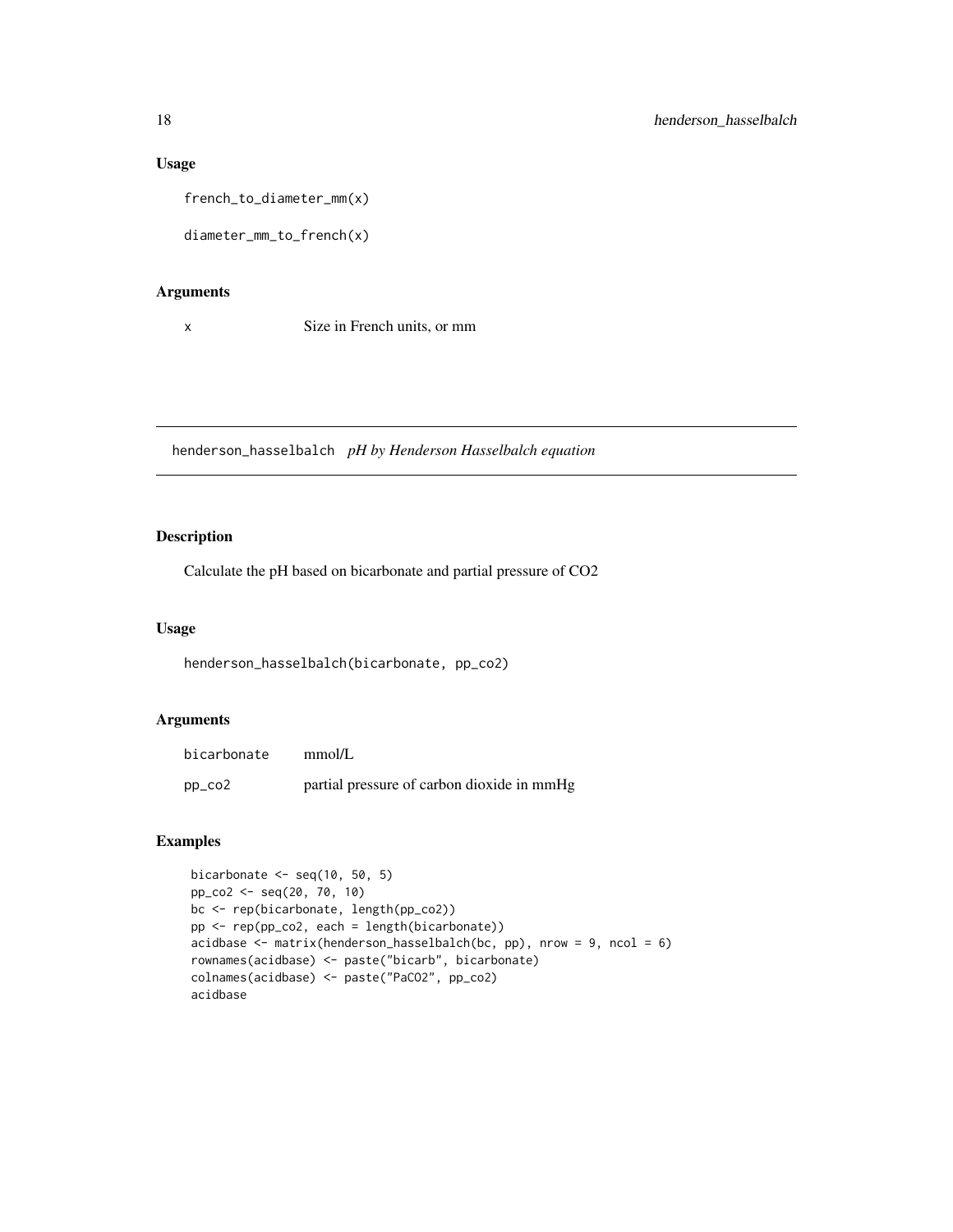<span id="page-18-1"></span><span id="page-18-0"></span>ideal\_weight\_adult gives the ideal weight using default adult algorithm, Devine. If an age is specified and less than 18 years, the Traub function will be used.

Devine method is the default and most widely used. Normally stated in inches. Male: 50kg + 2.3kg \* inches over 5ft. Female: 45.5kg + 2.3kg \* inches over 5ft. (from 1974 genatamicin paper - see Lemmens for ref.)

Robinson's method for ideal weight: different linear relationship. (Robinson JD, Lupkiewicz SM, Palenik L et al. Determination of ideal body weight for drug dosage calculations. Am J Hosp Pharm 1983; 40: 1016-9.)

Miller's method for ideal weight: different linear relationship. (Miller DR, Carlson JD, Loyd BJ et al. Determining ideal body weight. (Letter). Am J Hosp Pharm 1983; 40: 1622.)

Calculate ideal weight based on Broca (1871) Height in cm -100 for women, -105 for men Broca PP. Memoires d'anthropologie. Paris 1871 / 1877.

Lemmens method assumes BMI 22 as ideal (Obesity Surgery 2005)

#### Usage

```
ideal_weight(height_m, ..., age_y = NULL, male = NULL)
ideal_weight_adult(height_m, male, ...)
ideal_weight_child(height_m, age_y = NULL, ...)
ideal_weight_Devine(height_m, male, ...)
ideal_weight_Robinson(height_m, male, ...)
ideal_weight_Miller(height_m, male, ...)
ideal_weight_Broca(height_m, male, ...)
ideal_weight_Lemmens(height_m, ...)
```
#### Arguments

| height_m | single numeric, height in meters                                                                                                                                                                  |
|----------|---------------------------------------------------------------------------------------------------------------------------------------------------------------------------------------------------|
| $\cdot$  | arguments passed to downstream functions, e.g. warn $=$ TRUE                                                                                                                                      |
| age_y    | numeric vector, age(s) in years. Extremely exact age is not required, so for age<br>in days or months, simplest just to divide. This is not used in the calculation<br>itself, so may be missing. |
| male     | logical value(s) whether patient is male. TRUE or FALSE.                                                                                                                                          |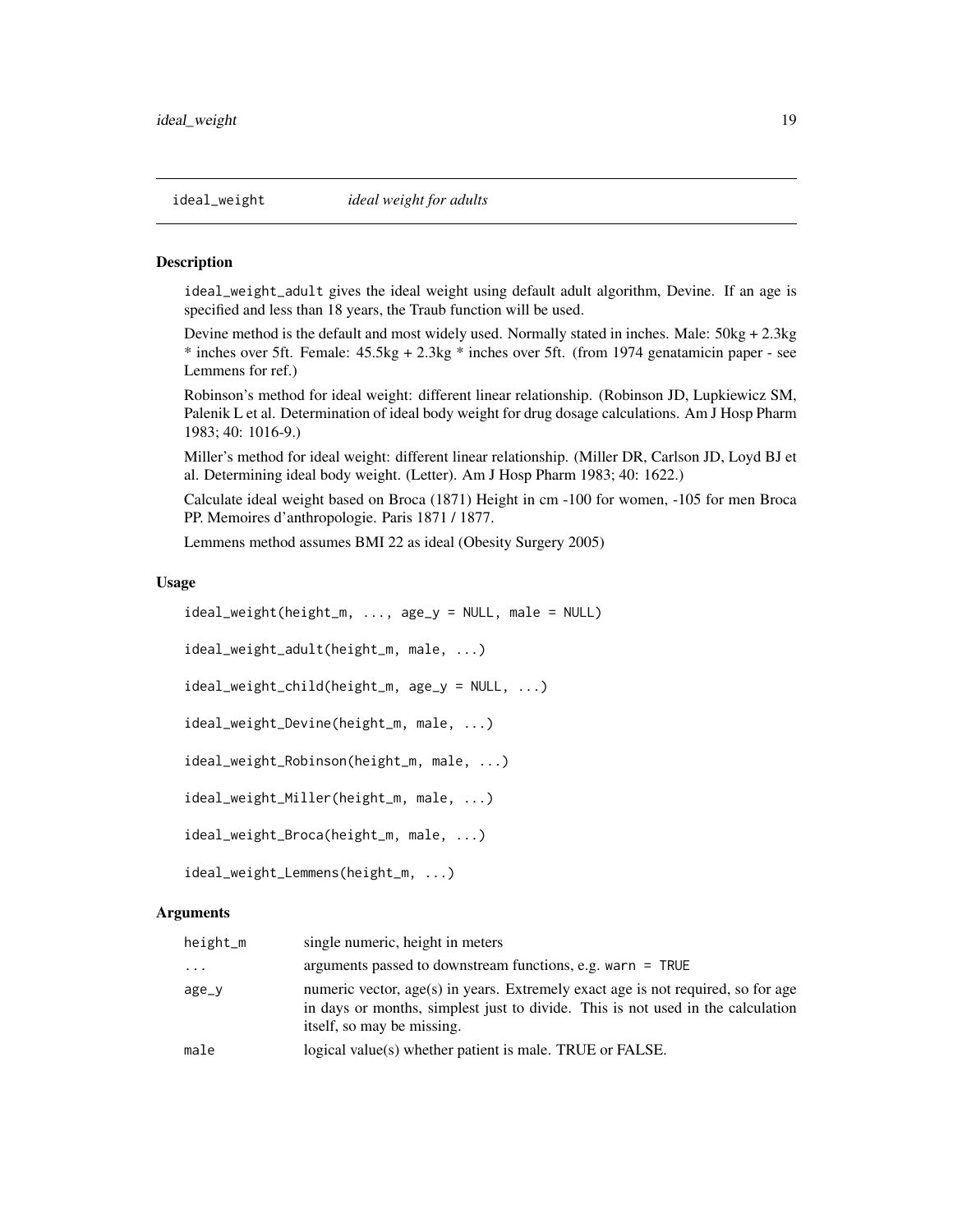### Functions

- ideal\_weight\_adult: Ideal weight of an adult
- ideal\_weight\_child: Ideal weight of a child, age >= 1 and age < 18 years

### Examples

```
ideal_weight_adult(1.7, male = TRUE)
ideal_weight_adult(1.7, male = FALSE)
ideal_weight_adult(6 * 12 * 2.54 / 100, male = TRUE) # 6ft
suppressWarnings(ideal_weight_adult(5, male = FALSE))
```
ideal\_weight\_Traub *ideal weight for child per Traub*

#### Description

2.396e0.01863(height), where height is in cm. There is an argument for using another package to capture durations, of which age is a special case. However, I am resisting bringing in external dependencies, and for almost all use-cases I can imagine, the age will be captured as a single number of one type, not a mix of types. Note that gender does not appear to be important in this relationship.

See package AGD for CDC growth chart data.

### Usage

```
ideal_weight_Traub(height_m, age_y = NULL, ...)
```
### Arguments

| height_m | single numeric, height in meters                                                                                                                                                                  |
|----------|---------------------------------------------------------------------------------------------------------------------------------------------------------------------------------------------------|
| age_y    | numeric vector, age(s) in years. Extremely exact age is not required, so for age<br>in days or months, simplest just to divide. This is not used in the calculation<br>itself, so may be missing. |
| $\cdot$  | arguments passed to downstream functions, e.g. warn $=$ TRUE                                                                                                                                      |

#### Source

<http://www.ncbi.nlm.nih.gov/pubmed/6823980>

```
# will warn if given age is not in validate range from publication:
## Not run:
 ideal\_weight\_child(height_m = 0.5, age_y = 0, do_warn = TRUE)ideal\_weight\_child(0.8, age_y = 11 / 12, do_warn = TRUE)ideal_weight_child(0.5, age_y = 25/365, do_warn = TRUE)
## End(Not run)
```

```
ideal\_weight\_child(0.5, age_y = 25 / 365, do_warn = FALSE)ideal_weight_child(1, age_y = 2)
```
<span id="page-19-0"></span>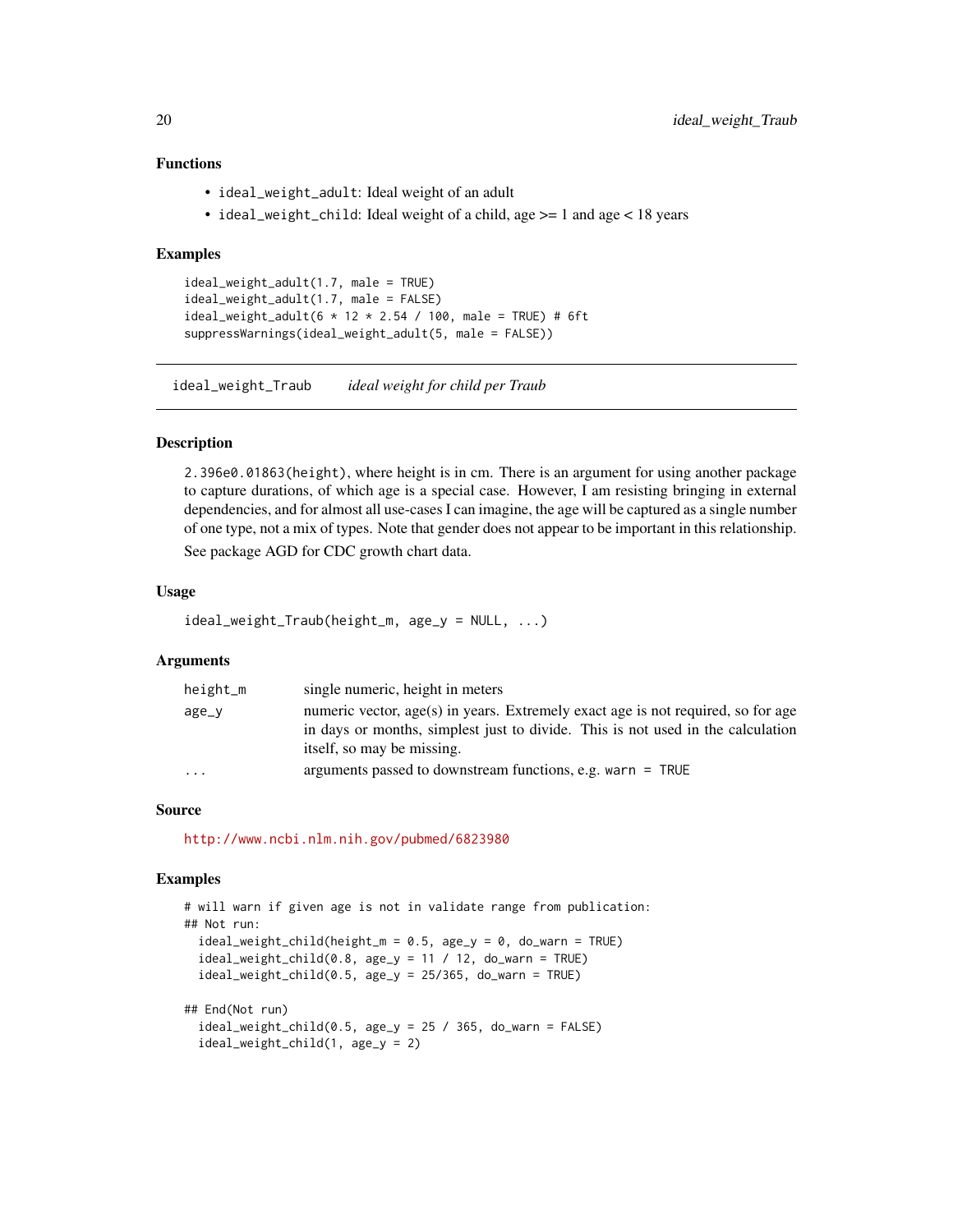<span id="page-20-0"></span>

Is age  $>= 18$  years

#### Usage

is\_adult(age\_y)

#### Arguments

age\_y Numeric vector of age in years. Bear in mind that age is not handled with extreme precision, since it is only used for approximating physiologic characteristics.

<span id="page-20-1"></span>Pa\_to\_torr *Conversion factor from Pa to torr (mmHg)*

### Description

The conversion is exactly 760 / 101325

### Usage

Pa\_to\_torr

### Format

An object of class numeric of length 1.

### See Also

Other physics: [pres\\_atm\\_kPa](#page-21-1), [svp\\_sea\\_level](#page-22-1), [temp\\_c\\_to\\_k](#page-22-2)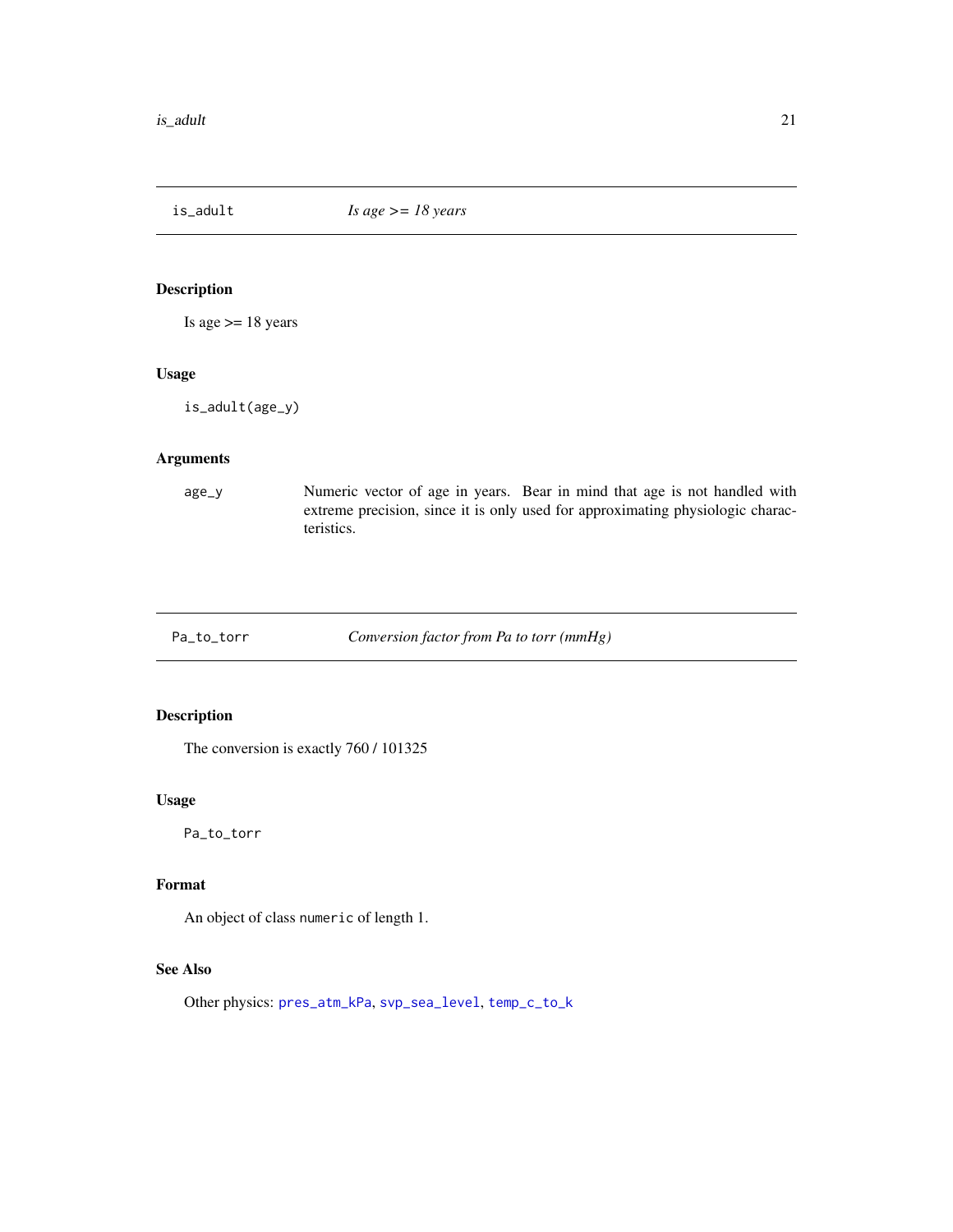<span id="page-21-1"></span><span id="page-21-0"></span>

Get mean atmospheric pressure at given altitude in kPa

#### Usage

```
pres_atm_kPa(altitude_m)
```

```
pres_atm_frac(altitude_m)
```
### Arguments

altitude\_m Altitude above mean sea level in meters

### Value

Pressure in pascals

### Functions

• pres\_atm\_frac: Get fraction of mean atomspheric pressure at sea level

### References

Below 51 km: Practical Meteorology by Roland Stull, pg 12. Above 51 km: [http://www.braeunig.](http://www.braeunig.us/space/atmmodel.htm) [us/space/atmmodel.htm](http://www.braeunig.us/space/atmmodel.htm) Validation data: [https://www.avs.org/AVS/files/c7/c7edaedb-95b](https://www.avs.org/AVS/files/c7/c7edaedb-95b2-438f-adfb-36de54f87b9e.pdf)2-438f-adfb-36de54f [pdf](https://www.avs.org/AVS/files/c7/c7edaedb-95b2-438f-adfb-36de54f87b9e.pdf)

### See Also

Other physics: [Pa\\_to\\_torr](#page-20-1), [svp\\_sea\\_level](#page-22-1), [temp\\_c\\_to\\_k](#page-22-2)

```
pres_atm_kPa(-430.5) # Dead Sea
pres_atm_kPa(0)
pres_atm_kPa(3440) # Namche Bazaar
pres_atm_kPa(4260) # Dingboche
pres_atm_kPa(5364) # Everest Base Camp
pres_atm_kPa(6000) # Camp 1
pres_atm_kPa(6400) # Camp 2
pres_atm_kPa(7200) # Camp 3
pres_atm_kPa(7950) # Camp 4
pres_atm_kPa(8850) # Everest summit
pres_atm_frac(8850) # fraction of sea level pressure on Everest
```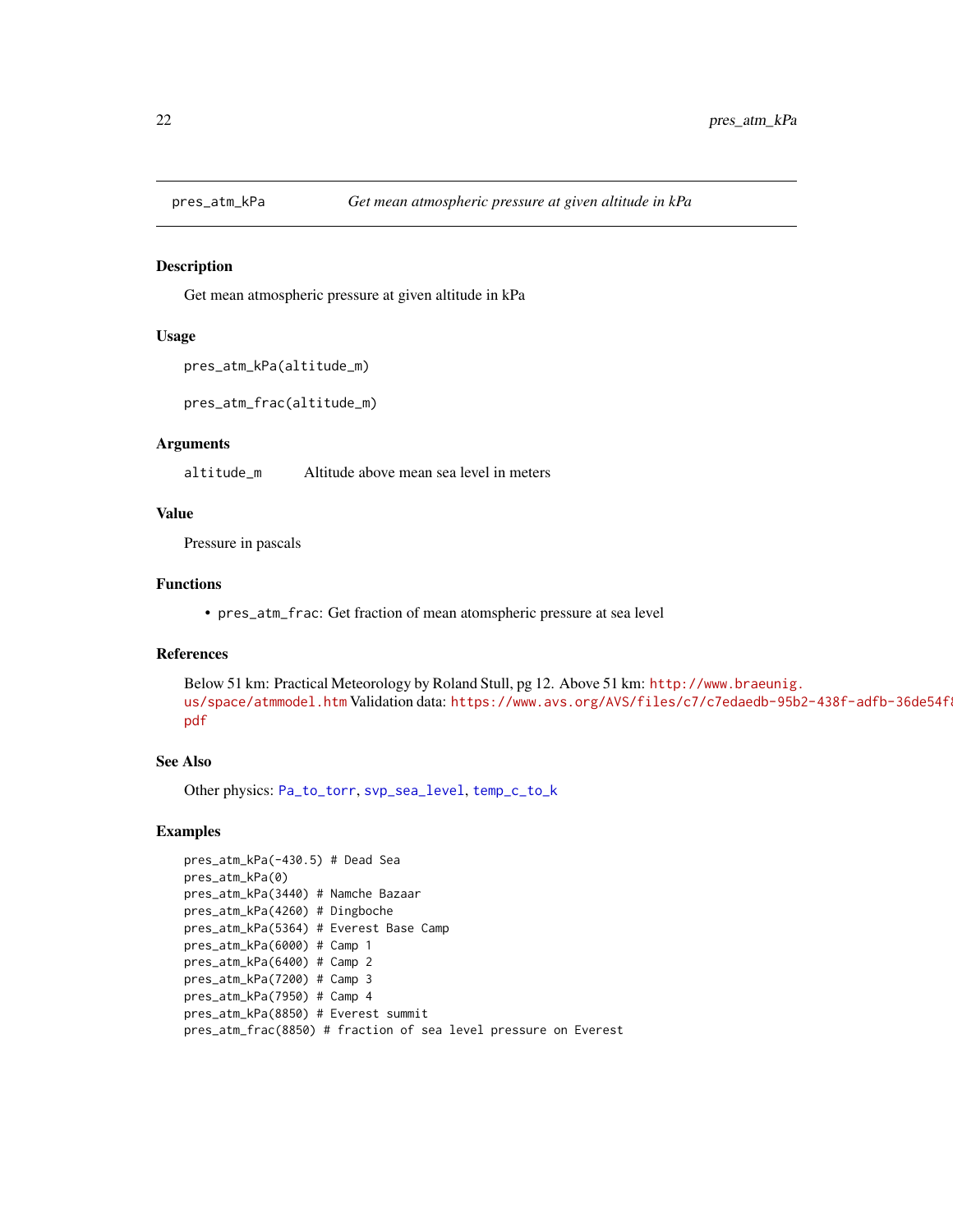<span id="page-22-1"></span><span id="page-22-0"></span>

Saturation vapor pressure of water at sea level

#### Usage

```
svp_sea_level(temp_k)
```
### Arguments

temp\_k Temperature in Kelvin

### See Also

Other physics: [Pa\\_to\\_torr](#page-20-1), [pres\\_atm\\_kPa](#page-21-1), [temp\\_c\\_to\\_k](#page-22-2)

<span id="page-22-2"></span>temp\_c\_to\_k *Temperature in Kelvin from Celsius*

### Description

Temperature in Kelvin from Celsius

### Usage

temp\_c\_to\_k(temp\_c)

### Arguments

temp\_c Temperature in Celsius

### See Also

Other physics: [Pa\\_to\\_torr](#page-20-1), [pres\\_atm\\_kPa](#page-21-1), [svp\\_sea\\_level](#page-22-1)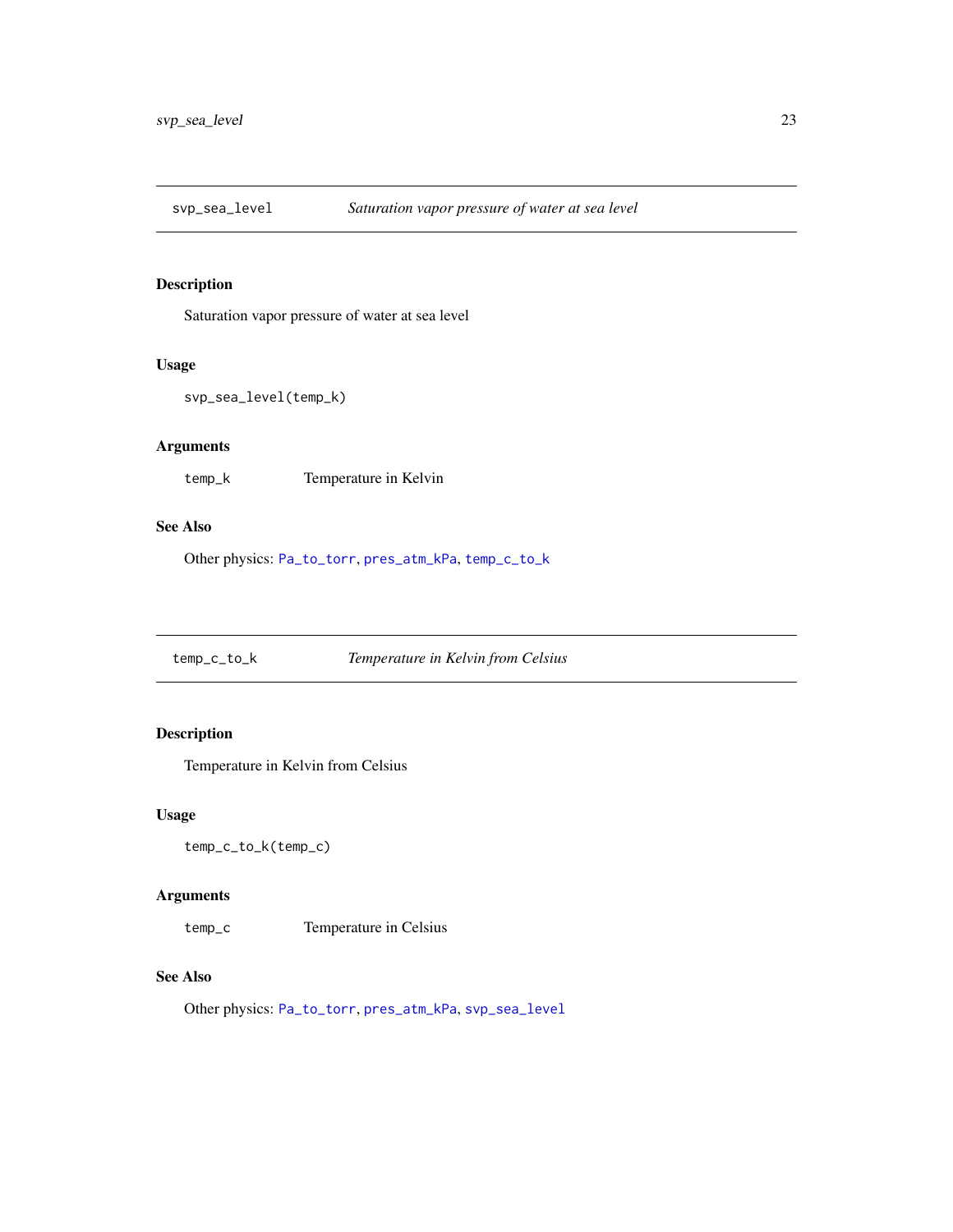<span id="page-23-0"></span>

User may generate warnings for unreasonable or obviously erroneous heights.

### Usage

```
valid_height(height_m, ht_min = 0.1, ht_max = 2.5,
  ht\_min\_hard = 0.001, ht\_max\_hard = 3, extra\_msg = "",do_warn = TRUE, do_stop = FALSE, equal_ok = FALSE)
valid_height_adult(height_m, ht_min = 0.5, ht_max = 2.5,
  ht\_min\_hard = 0.001, ht\_max\_hard = 3, extra\_msg = "",do_warn = TRUE, do_stop = FALSE, equal_ok = FALSE)
valid_weight(weight_kg, wt_min = 0.1, wt_max = 300, wt_min_hard = 0,
  wt_max\_hard = 600, extra_msg = "", do_warn = TRUE,do\_stop = FALSE, equal\_ok = FALSE)valid_weight_adult(weight_kg, wt_min = 5, wt_max = 300,
  wt\_min\_hard = 0, wt\_max\_hard = 600, extra\_msg = "",do_warn = TRUE, do_stop = FALSE, equal_ok = FALSE)
valid_age(age_y, age_min = 0, age_max = 150, age_min_hard = 1e-05,
  age\_max\_hard = 150, extra\_msg = "", do\_warn = TRUE,
  do\_stop = FALSE, equal\_ok = FALSE)valid_age_adult(age_y, age_min = 18, age_max = 150,
  age\_min\_hard = 17, age\_max\_hard = 150, extra\_msg = "",do_warn = TRUE, do_stop = FALSE, equal_ok = FALSE)
valid_creatinine(scr_uM, scr_min = 8, scr_max = 1000,
  scr_{min}hard = 0, scr_max_hard = 4000, extra_msg = "",
  do_warn = TRUE, do_stop = FALSE, equal_ok = FALSE)
```
#### Arguments

| height_m    | single numeric, height in meters                                         |
|-------------|--------------------------------------------------------------------------|
| ht_min      | minimum height below which to warn if warn $=$ TRUE                      |
| ht_max      | maximum height above which to warn if warn $=$ TRUE                      |
| ht_min_hard | minimum height below which to warn regardless of warn                    |
| ht_max_hard | maximum height above which to warn if warn                               |
| extra_msg   | single character string with additional message to append, default is "" |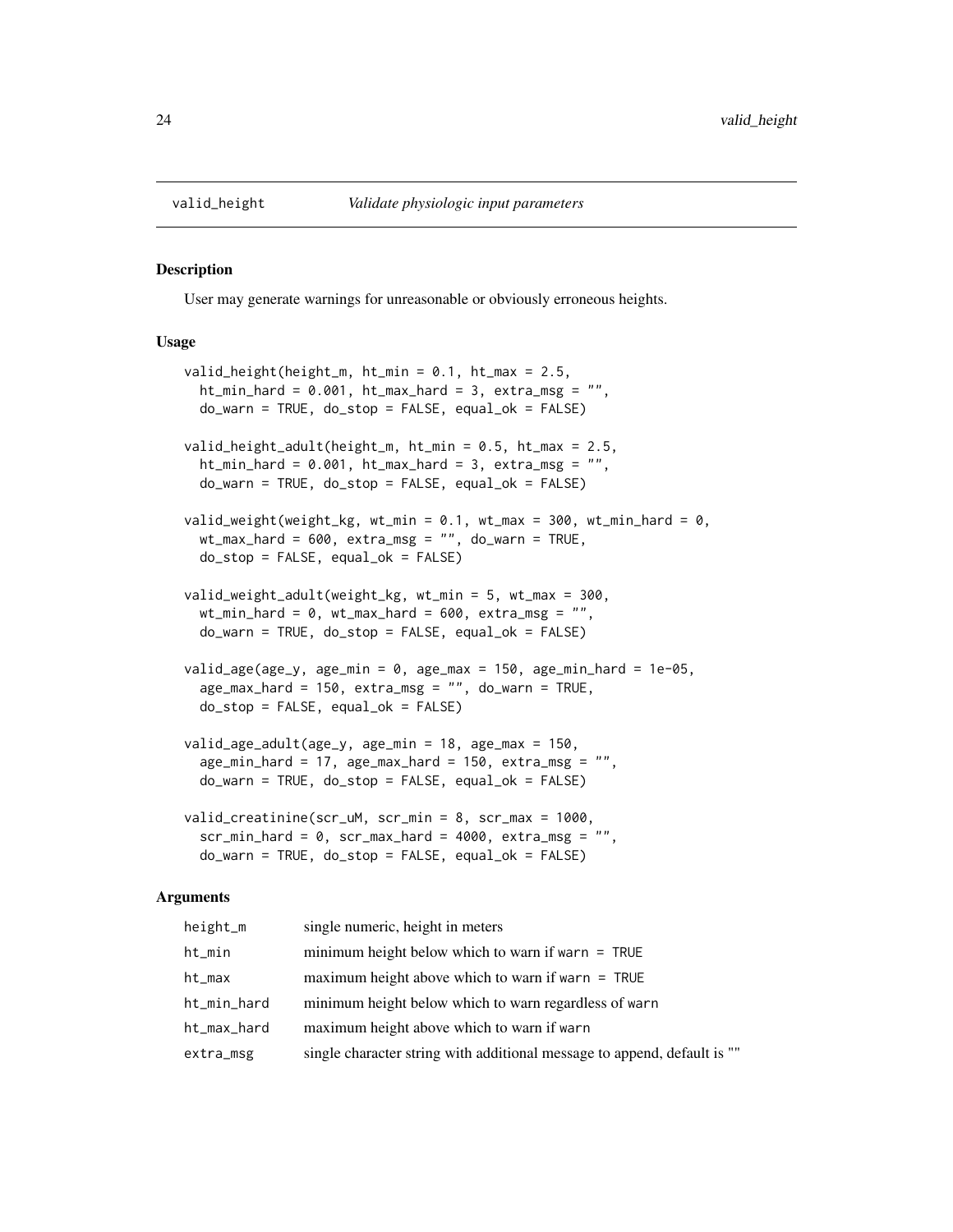## valid\_height 25

| do_warn      | single logical, if TRUE, will give warnings outside of soft limits                |
|--------------|-----------------------------------------------------------------------------------|
| do_stop      | single logical, stop instead of warning if any values outside hard limits         |
| equal_ok     | logical, if true, then being equal to a limit does not trigger a warning or error |
| weight_kg    | numeric vector of weight(s) in kg                                                 |
| wt_min       | minimum height below which to warn if warn $=$ TRUE                               |
| $wt\_max$    | maximum height above which to warn if warn $=$ TRUE                               |
| wt_min_hard  | minimum height below which to warn regardless of warn                             |
| wt_max_hard  | maximum height above which to warn if warn                                        |
| $age_y$      | numeric years                                                                     |
| age_min      | minimum age below which to warn if warn $=$ TRUE                                  |
| age_max      | maximum age above which to warn if warn $=$ TRUE                                  |
| age_min_hard | minimum age below which to warn regardless of warn                                |
| age_max_hard | maximum age above which to warn if warn                                           |
| scr_uM       | numeric serum creatinine (umol/L)                                                 |
| scr_min      | minimum serum creatinine below which to warn if warn $=$ TRUE                     |
| scr_max      | maximum serum creatinine above which to warn if warn $=$ TRUE                     |
| scr_min_hard | minimum serum creatinine below which to warn regardless of warn                   |
| scr_max_hard | maximum serum creatinine above which to warn if warn                              |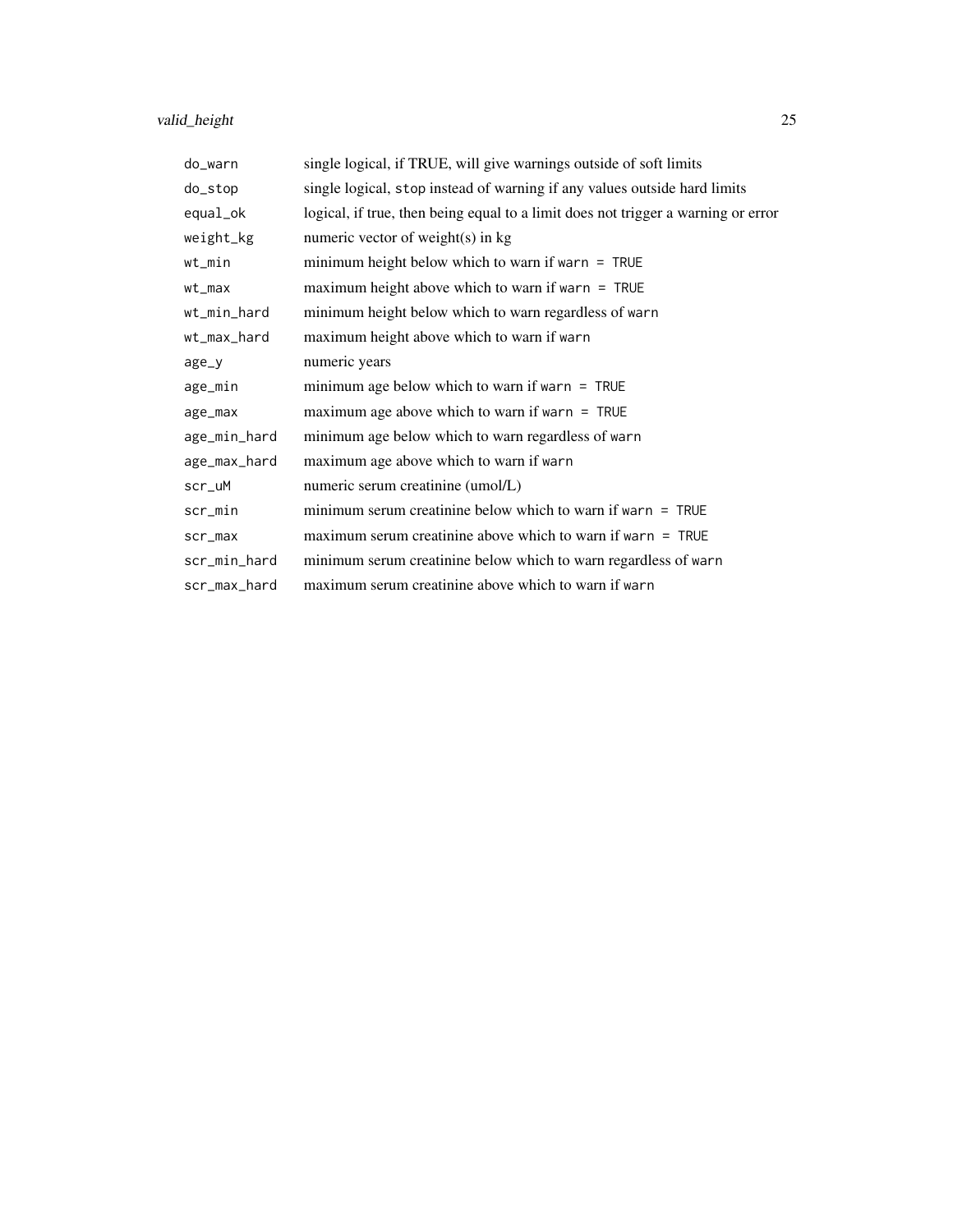# <span id="page-25-0"></span>**Index**

∗Topic datasets Pa\_to\_torr, [21](#page-20-0) ∗Topic manip age\_m\_to\_y, [4](#page-3-0) ∗Topic misc physiology-package, [2](#page-1-0) ∗Topic utilities physiology-package, [2](#page-1-0) \_PACKAGE *(*physiology-package*)*, [2](#page-1-0) adj\_weight\_adult, [3](#page-2-0) age\_d\_to\_m *(*age\_m\_to\_y*)*, [4](#page-3-0) age\_d\_to\_y *(*age\_m\_to\_y*)*, [4](#page-3-0) age\_from\_dates, [3](#page-2-0) age\_m\_to\_y, [4](#page-3-0) alveolar\_PAO2\_mmHg, [5,](#page-4-0) *[12](#page-11-0)* blood\_vol\_Lemmens\_indexed *(*blood\_vol\_Nadler*)*, [6](#page-5-0) blood\_vol\_Lemmens\_non\_obese *(*blood\_vol\_Nadler*)*, [6](#page-5-0) blood\_vol\_Lemmens\_sedentary *(*blood\_vol\_Nadler*)*, [6](#page-5-0) blood\_vol\_Nadler, [6](#page-5-0) bmi\_adult, [7](#page-6-0) bmi\_adult\_ins\_lbs *(*bmi\_adult*)*, [7](#page-6-0) bsa, [8](#page-7-0) bsa\_adult *(*bsa*)*, [8](#page-7-0) bsa\_boyd *(*bsa*)*, [8](#page-7-0) bsa\_dubois\_dubois *(*bsa*)*, [8](#page-7-0) bsa\_fujimoto *(*bsa*)*, [8](#page-7-0) bsa\_gehan\_george *(*bsa*)*, [8](#page-7-0) bsa\_haycock *(*bsa*)*, [8](#page-7-0) bsa\_mosteller *(*bsa*)*, [8](#page-7-0) bsa\_schlich *(*bsa*)*, [8](#page-7-0) bsa\_shuter\_aslani *(*bsa*)*, [8](#page-7-0) bsa\_takahira *(*bsa*)*, [8](#page-7-0) creatinine\_mgdl\_to\_uM, [10,](#page-9-0) *[15](#page-14-0)*

deadspace\_anatomic *(*deadspace\_total*)*, [11](#page-10-0)

deadspace\_anatomic\_adult *(*deadspace\_total*)*, [11](#page-10-0) deadspace\_anatomic\_child *(*deadspace\_total*)*, [11](#page-10-0) deadspace\_equipment\_ml, [10](#page-9-0) deadspace\_intrathoracic\_ml *(*deadspace\_total*)*, [11](#page-10-0) deadspace\_things\_ml, *[11,](#page-10-0) [12](#page-11-0)*, *[16,](#page-15-0) [17](#page-16-0)* deadspace\_total, *[5](#page-4-0)*, [11,](#page-10-0) *[16,](#page-15-0) [17](#page-16-0)* diameter\_mm\_to\_french *(*french\_to\_diameter\_mm*)*, [17](#page-16-0)

### egfr, *[10](#page-9-0)*, [13](#page-12-0) egfr\_bedside\_schwartz *(*egfr*)*, [13](#page-12-0) egfr\_ckdepi *(*egfr*)*, [13](#page-12-0) egfr\_cockcroft\_gault, *[14](#page-13-0)* egfr\_cockcroft\_gault *(*egfr*)*, [13](#page-12-0) egfr\_mdrd *(*egfr*)*, [13](#page-12-0) ett\_size\_by\_age, *[12](#page-11-0)*, [16,](#page-15-0) *[17](#page-16-0)* ett\_vol\_ml, *[12](#page-11-0)*, *[16](#page-15-0)*, [17](#page-16-0)

french\_to\_diameter\_mm, [17](#page-16-0)

henderson\_hasselbalch, [18](#page-17-0)

```
ideal_weight, 19
ideal_weight_adult, 12
ideal_weight_adult (ideal_weight), 19
ideal_weight_Broca (ideal_weight), 19
ideal_weight_child, 12
ideal_weight_child (ideal_weight), 19
ideal_weight_Devine (ideal_weight), 19
ideal_weight_Lemmens (ideal_weight), 19
ideal_weight_Miller (ideal_weight), 19
ideal_weight_Robinson (ideal_weight), 19
ideal_weight_Traub, 20
is_adult, 21
```
Pa\_to\_torr, [21,](#page-20-0) *[22,](#page-21-0) [23](#page-22-0)* physiology *(*physiology-package*)*, [2](#page-1-0) physiology-package, [2](#page-1-0)